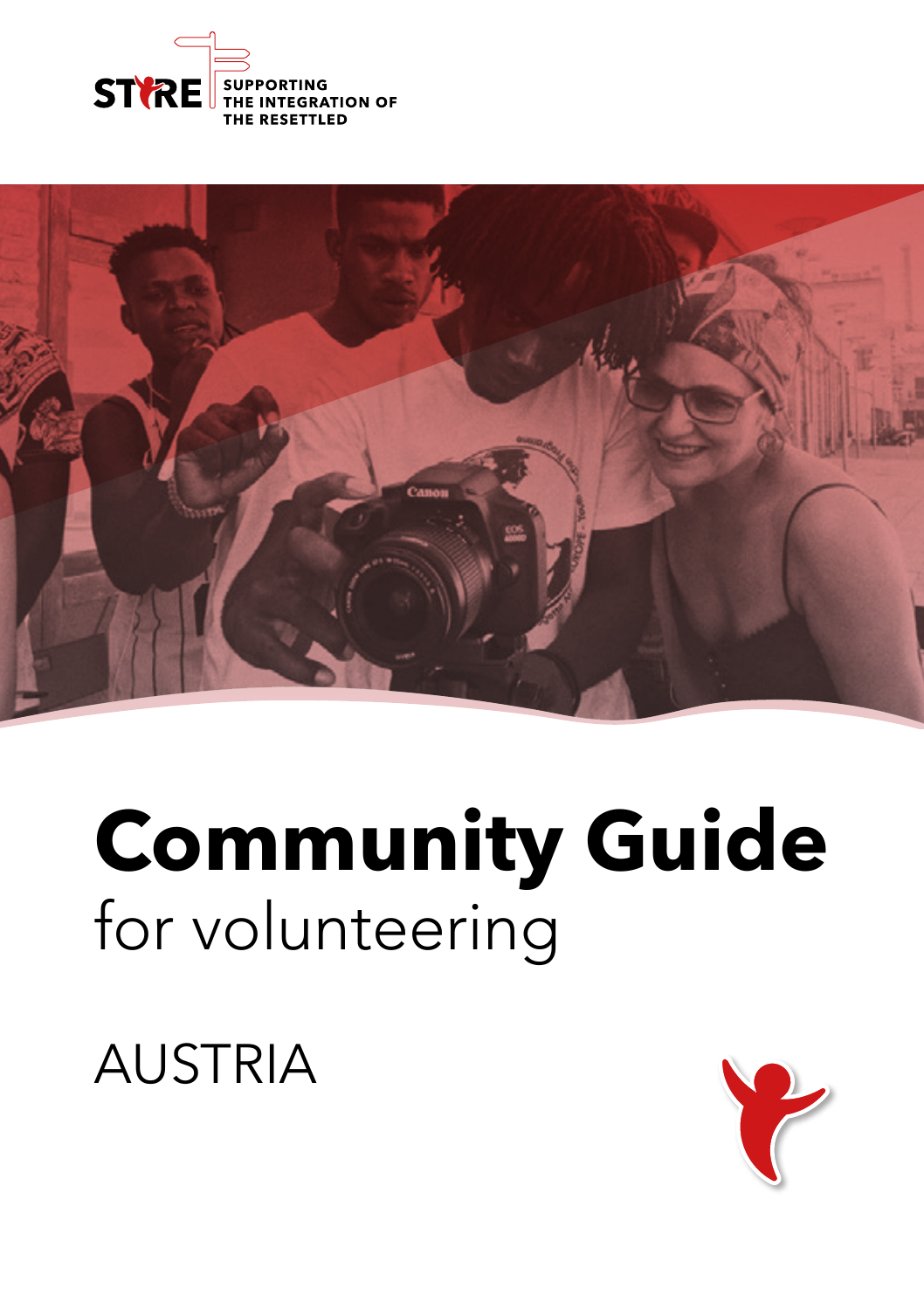



#### Contact information

Andrea Ben Lassoued | andrea.benlassoued@suedwind.at Sonja Jochum | sonja.jochum@suedwind.at Téclaire Ngo Tam | teclaire.ngotam@suedwind.at

This publication was created as part of the STIRE: SUPPORTING THE INTEGRATION OF THE RESETTLED project. The project is funded by the Fund for Asylum, Migration and Integration of the European Union. The content of this publication represents only the views of the author and is the sole responsibility of the author. The European Commission is not responsible for the use made of the information contained therein.

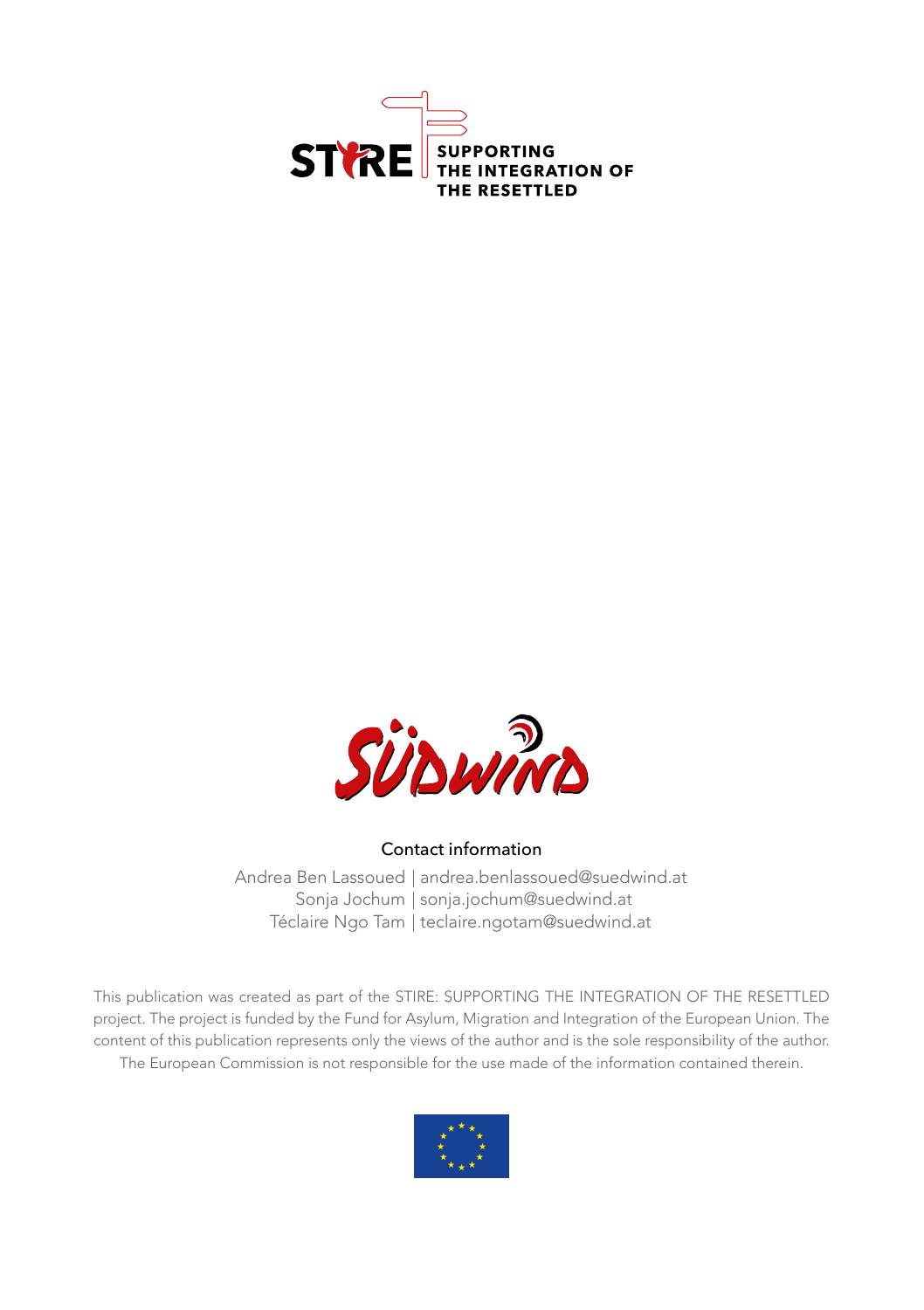# Index

| Identifying your purpose. With contact the control of the set of the set of the set of the set of the set of t |  |
|----------------------------------------------------------------------------------------------------------------|--|
| What kind of volunteer work are you looking for?  8                                                            |  |
|                                                                                                                |  |
| To whom do you want to dedicate your volunteering experience? 8                                                |  |
|                                                                                                                |  |
|                                                                                                                |  |
| Emergency services where you could volunteer10                                                                 |  |
| Social organisations offering volunteering opportunities 11                                                    |  |
|                                                                                                                |  |
|                                                                                                                |  |
| Experiences & examples of volunteering initiatives by TCNs in Austria13                                        |  |
|                                                                                                                |  |
|                                                                                                                |  |
|                                                                                                                |  |
|                                                                                                                |  |
|                                                                                                                |  |
|                                                                                                                |  |
|                                                                                                                |  |
|                                                                                                                |  |
|                                                                                                                |  |
|                                                                                                                |  |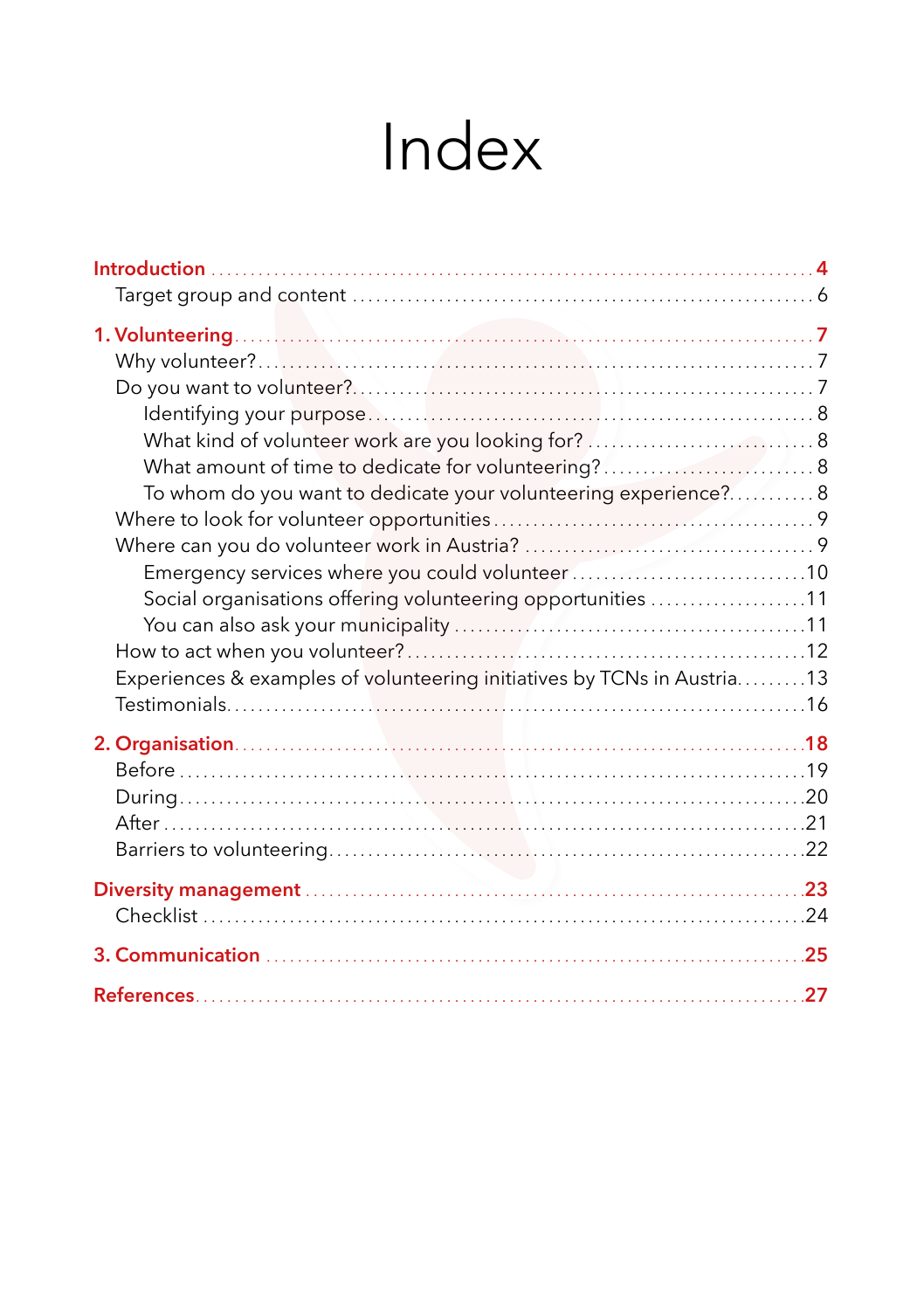# <span id="page-3-0"></span>Community guide for volunteering

### Introduction

TCNs<sup>1</sup> lose their social and human capital when they immigrate and settle down in a new country where the language and culture are quite different from their own. Volunteering helps TCNs to develop their social and human capital, and acquire other manifold benefits.

Human capital includes the skills and knowledge we gather in formal and informal learning.

TCNs hold relatively less human capital and often face difficulties in transferring their skills into the labour market of the host country. 2

Volunteering helps to build human capital by enabling TCNs to informally learn new skills and also to get acquainted with the work culture of the host country.

Social capital, built through meaningful interactions between people, facilitates the learning and use of these skills and knowledge. Social capital, therefore, promotes active and sustainable learning.

The networks, trust and shared values of social capital bring to life our human values, skills, expertise and knowledge. Social capital results from effective communication.

**4**

<sup>1</sup> Any person who is not a citizen of the European Union within the meaning of Art. 20(1) of TFEU and who is not a person enjoying the European Union right to free movement, as defined in Art. 2(5) of the Regulation (EU) 2016/399 (Schengen Borders Code)

<sup>2</sup> Bassilio, L., Bauer, T. (2010). Transferability of Human Capital and Immigrant Assimilation: An Analysis for Germany. Discussion Paper No. 4716.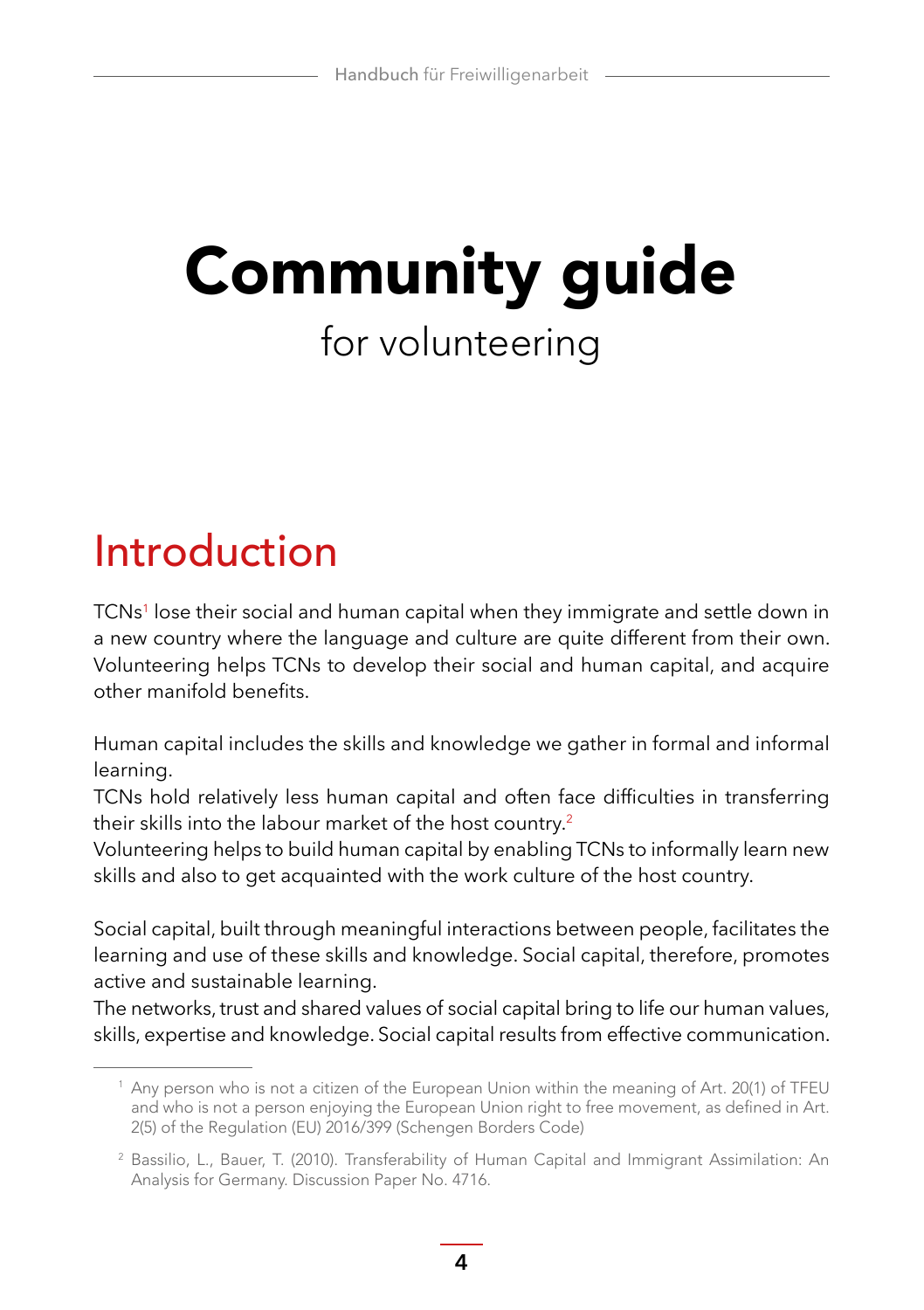Social capital provides the social infrastructure support for our lives in a web of elastic networks related to home, work, learning, leisure and public life. Social capital constructs the meaning around the visible picture we present to the world. It tells the world who we are and what we are like. 3

Volunteering and civic engagement, participation in social life and associations between and for migrants play a crucial role in the integration of immigrants in the host country because these are exercises of citizenship. 4

There seems to be not enough evidence pointing at the importance of volunteers building up their skills and competences through volunteer placements. This is an important step towards sustainable employment.

Personal development involves the strengthening of skills which are considered essential such as communication, organisational and team-working skills, and many other so-called soft skills, many of which are not developed through formal education.



The guide is approached from a communitarian side as we believe that we can build a society in which people can benefit from mutual exchange of ideas, knowledge and experiences. Volunteering, in this case, offers an opportunity to take part in local civil society, to work and socialise with local people from a wide range of backgrounds, to learn about the systems and culture of the host society, to put existing skills into good use and to learn new skills that may facilitate their active participation in the labour market.

<sup>&</sup>lt;sup>3</sup> Falk, I. (2000). Human Capital and Social Capital: What's the difference? Adult Learning Commentary, (28). https://ala.asn.au/public/commentaries/Falk1810.pdf

<sup>4</sup> Marelli, P. (2017). Solidarietà e impegno civico. Quando fare volontariato è un esercizio di cittadinanza. Vdossier, (2). [https://www.csvlombardia.it/milano/post/solidarieta-e-impegno-civico](https://www.csvlombardia.it/milano/post/solidarieta-e-impegno-civico-quando-fare-volontariato-e-un-esercizio-di-cittadinanza/)[quando-fare-volontariato-e-un-esercizio-di-cittadinanza/](https://www.csvlombardia.it/milano/post/solidarieta-e-impegno-civico-quando-fare-volontariato-e-un-esercizio-di-cittadinanza/)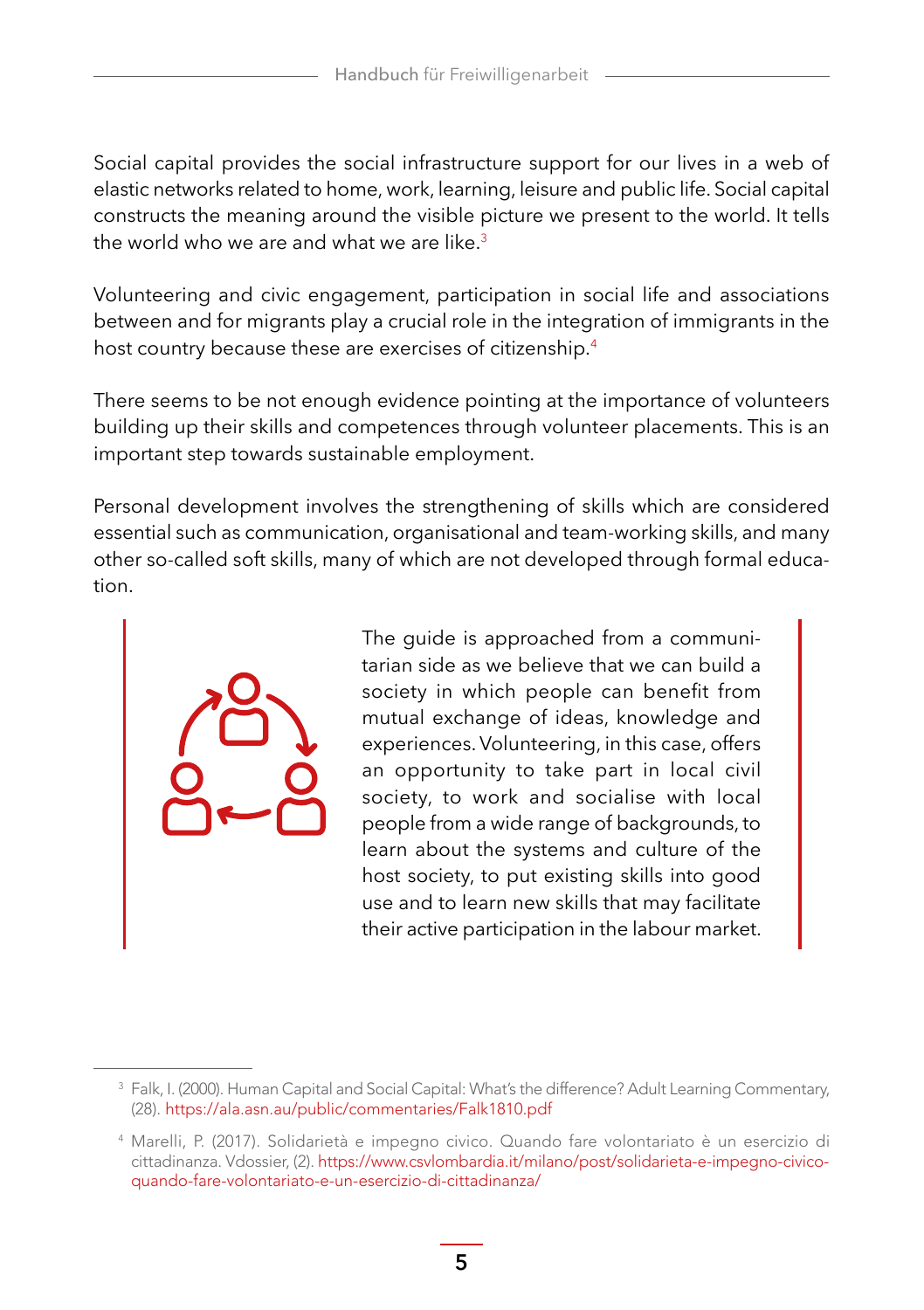### <span id="page-5-0"></span>Target group and content

Those working in organisations focused on research, recruitment, training, support and evaluation of volunteers and for potential volunteers that want to engage in the volunteer experience.

The guide is divided into three sections:

### [1. V](#page-6-0)olunteering

The first section is focused on the volunteers: in this section, most of the challenges and goals awaiting the volunteer are listed, explanations of the different types of existing volunteering activities and volunteer opportunities for TCNs are provided. In addition, the first part offers practical information about voluntary work, working hours and some tips about how to carry out a volunteer role.

### [2. O](#page-18-0)rganisations

The second section is more focused on the NGOs and associa- tions willing to host volunteers. A list of things the organisation needs to consider before hosting TCNs as a volunteer during his/her staying and once the volunteer experience is over.

Diversity Management: it is focused on how to manage diversity, in order to avoid misunderstandings and foster communication and engagement ensuring an inclusive environment.

### [3. C](#page-24-0)ommunication

Finally, the guide includes a section for Communication with examples for good and effective communication and solutions to challenges that may arise.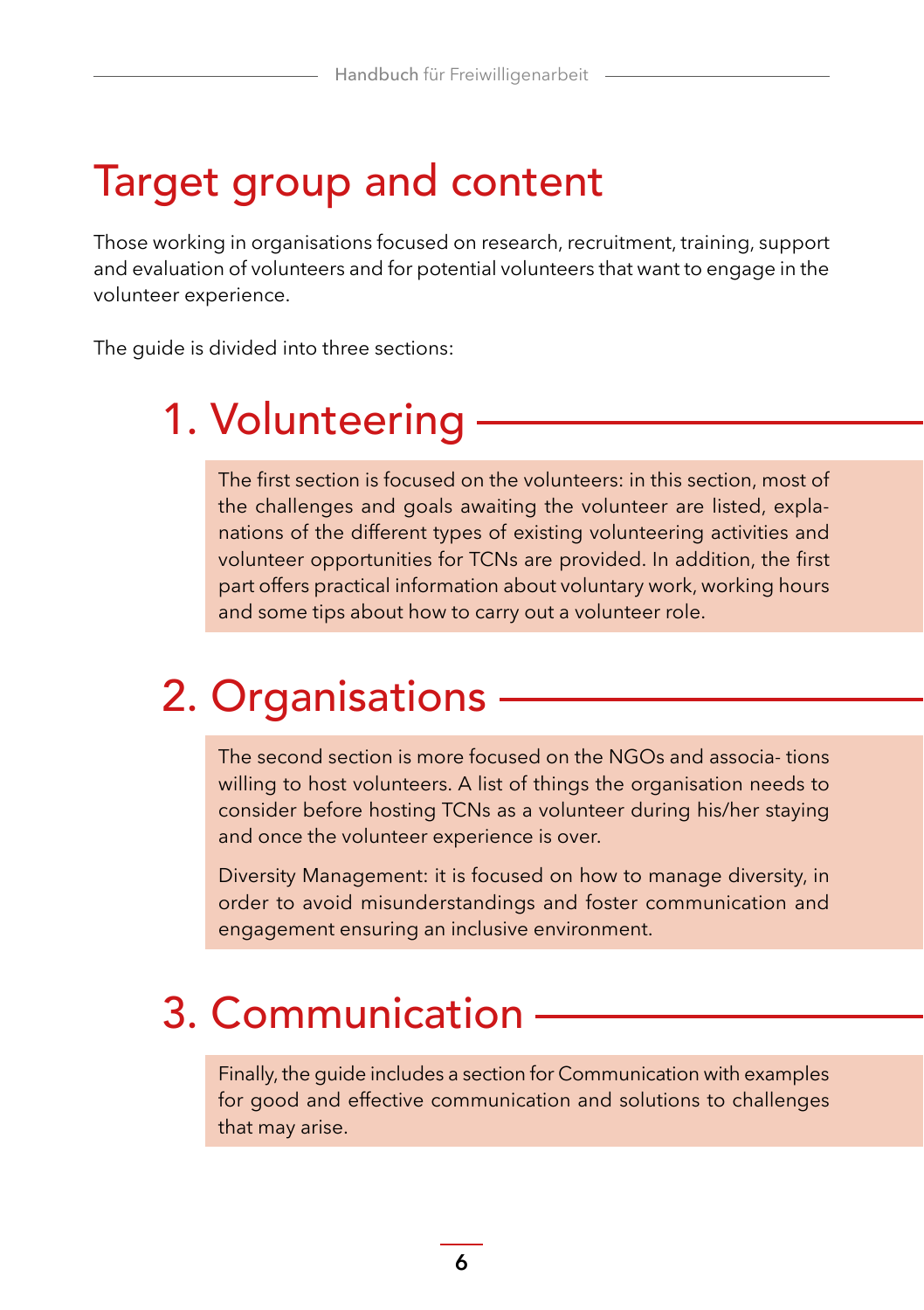

# <span id="page-6-0"></span>1. VOLUNTEERING

### Why volunteer?

- **Opening new horizons:** contributing to the local community and improving your role
- **Volunteering allows you to acquire new skills:** you will have the chance to learn new skills and to understand what you are good at: who you are, what you want and what you are capable of. Whether it's a new language, a new job or a new skill, you're sure to learn a lot. The skills you will acquire will enrich you and be useful in your life, work and relationships with others.
- **Volunteering as a job opportunity:** volunteering can turn into a great opportunity for work and study. Getting to know other people and becoming part of such a cohesive social network creates very strong human connections. While you are helping others, you enhance your career.
- **Volunteering is being part of a community:** When you help others, you're not alone. You are part of a community; being part of a community of people means, first of all, finding your social identity, integrating yourself.

### Do you want to volunteer?

Here you can find some helpful information and useful steps in order to know *"How to find the right opportunity for you!"*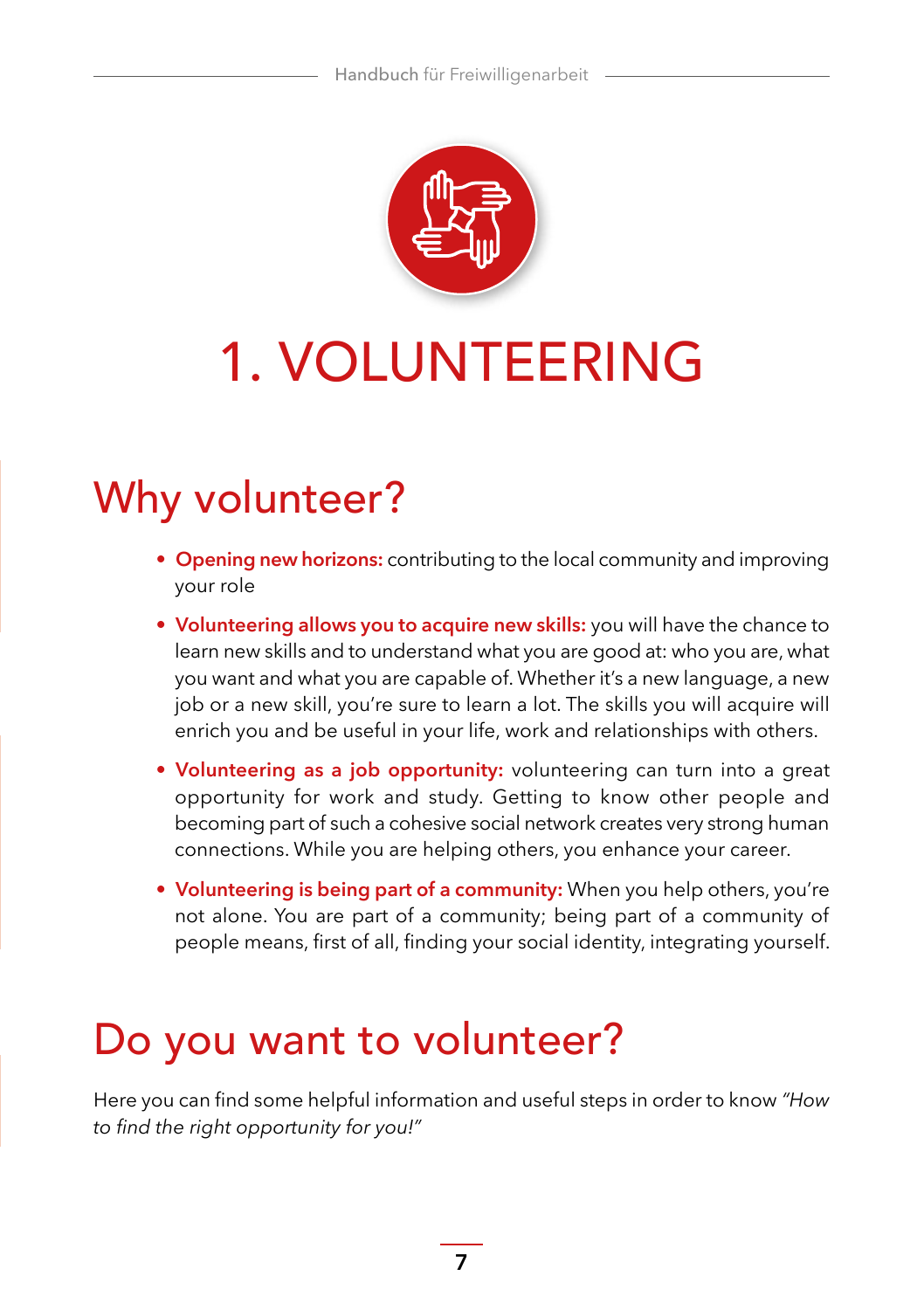<span id="page-7-0"></span>**Identifying your purpose**

A certain affinity between the volunteer and the "spirit" of the association that proposes a volunteer program is crucial, in terms of values, working style, aims. Without this affinity of interests and values, it is not easy to achieve good results for both the organization and the volunteer. First step: think of your skills – both practical and professional skills – before starting your volunteering experience!



#### **What kind of volunteer work are you looking for?**

You can choose among different opportunities, depending on your preferences: ecological, artistic, archaeological, social, emergency response & disaster relief, human rights, sport and recreation, vulnerable groups, tourism, nature and animals, education, health, children and young people, the elderly, translation, administration, etc.



#### **What amount of time to dedicate for volunteering?**

Most volunteering programs require volunteers to stay on a certain amount of time to ensure a positive impact on projects. General conditions such as working hours, coverage of expenses and duration of projects vary in these cases from the responsible organisation.



#### **To whom do you want to dedicate your volunteering experience?**

You can work with people (elderly, adults or children) or in your town (such as activities of urban regeneration, working with animals, cultural exchange, etc).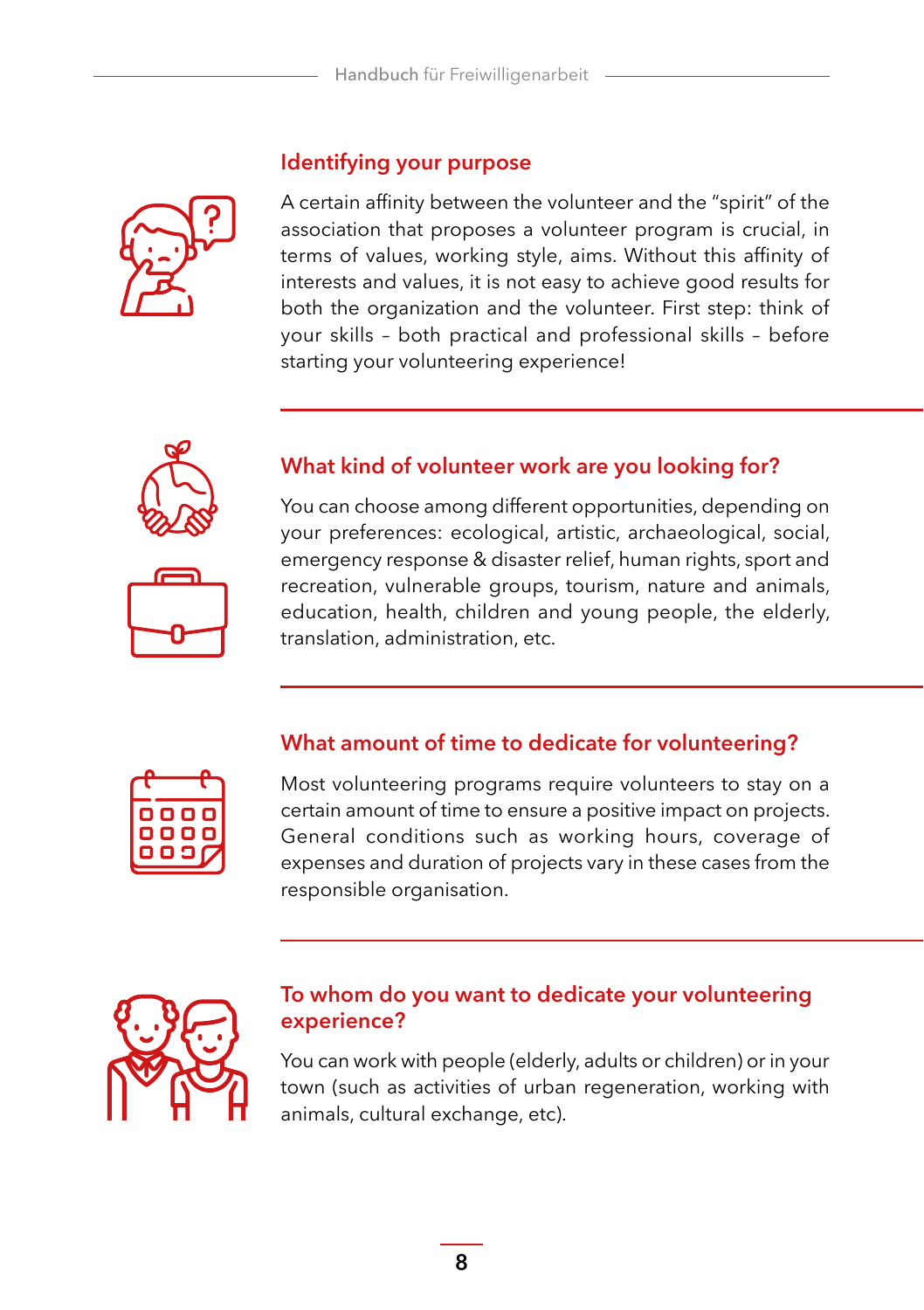### <span id="page-8-0"></span>Where to look for volunteer opportunities



#### **Word of mouth**

Exchange of information among people who already have carried out voluntary experiences

#### **Social media**

Using social media platforms (e.g. Facebook groups dedicated for volunteers) to find the right opportunity for you

#### **Centres /organisations**

If you have already identified the right centre or organisation in which you want to carry out your voluntary experience, you can join them in order to receive updates regarding new opportunities for volunteering. Moreover, thanks to them, volunteers can be updated on all the opportunities other organisations can offer.

### Where can you do volunteer work in Austria?

In Austria there are numerous possibilities to do volunteer work. Depending on your interests you can do volunteer work in social organisations (working with children, young people elderly, homeless, handicapped, mentally affected, poor, people, refugees) or for emergency services, for environmental organisations (protection of nature and/or animals), for the municipality, for sport associations and even for the fire brigade. Some refugees were also very innovative and created their own organisation to help other refugees. One example is Abdulhamid Kwieder who came to Austria as a refugee and founded his own organisation. You can find his and other stories in the following chapter.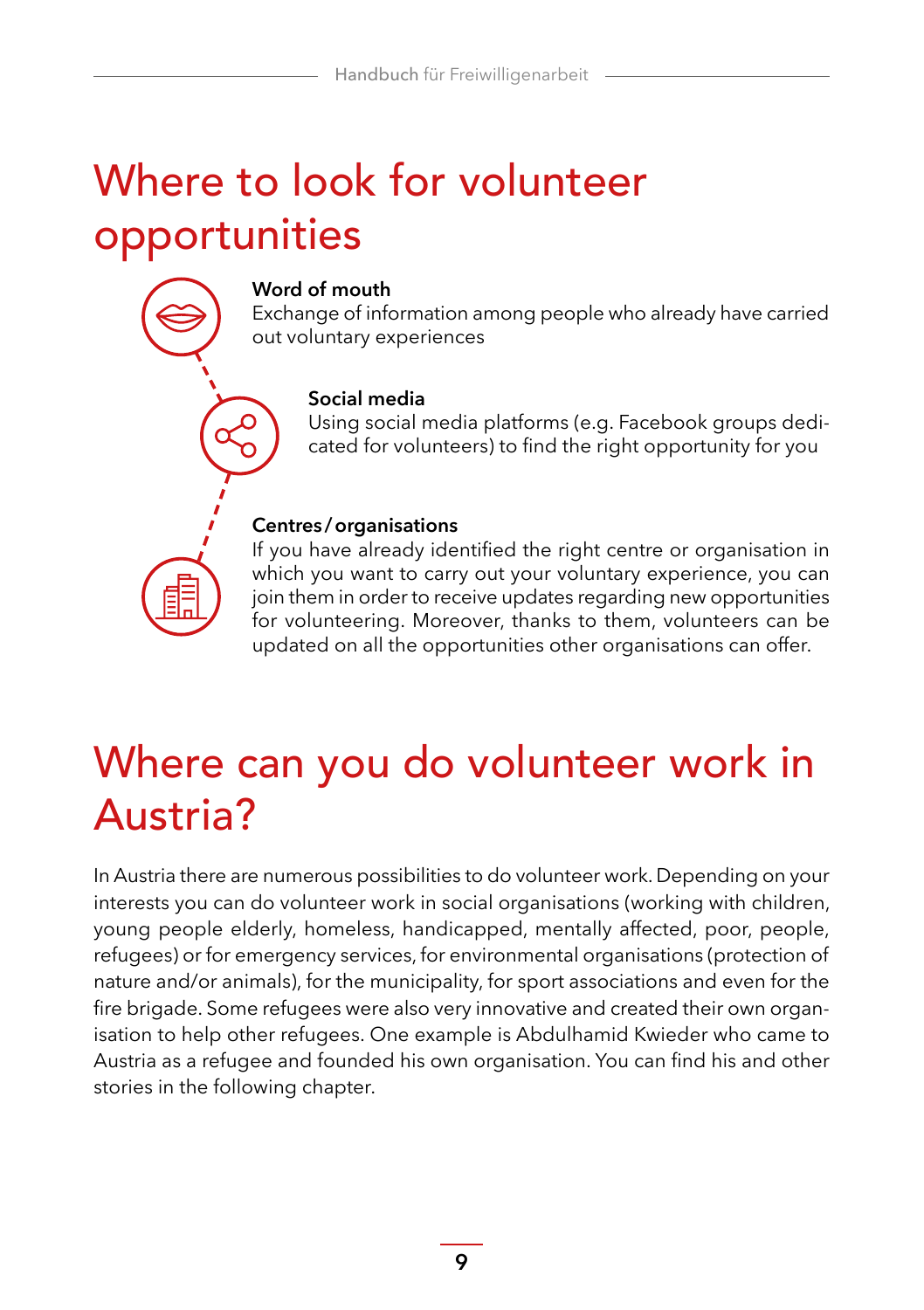- <span id="page-9-0"></span>• If you are looking for an organisation to do volunteer work, you can find notified vacancies here: [http://www.freiwilligenweb.at/de/nuetzliches/](http://www.freiwilligenweb.at/de/nuetzliches/freie-stellen) [freie-stellen](http://www.freiwilligenweb.at/de/nuetzliches/freie-stellen)
- If you are looking for an opportunity to volunteer in Vienna, you can look for one here: https://wien.volunteerlife.eu/home/freiwillig
- **WHERE2HELP** is a Viennese platform that provides an overview of where and when your help is needed: [https://www.where2help.wien/?lo](https://www.where2help.wien/?locale=de#home_help_now_header)[cale=de#home\\_help\\_now\\_header](https://www.where2help.wien/?locale=de#home_help_now_header)
- If you are looking for a specific organisation and information about it, you can find them under this **list of organisations** and contact them directly to ask if they need volunteers: http://www.freiwilligenweb.at/node/2544

#### **Emergency services where you could volunteer**

#### **Austrian Red Cross**

Nottendorfer Gasse 21, 1030 Wien  $Te^+ + 4350144$ Web page: [https://www.roteskreuz.at/mitmachen/mitarbeit/freiwillige](https://www.roteskreuz.at/mitmachen/mitarbeit/freiwillige--mitarbeit/)[mitarbeit/](https://www.roteskreuz.at/mitmachen/mitarbeit/freiwillige--mitarbeit/)

#### **Samaritan League**

Michael-Walz-Gasse 18a, 5020 Salzburg E-mail: office@die-samariter.at Tel: +43 662 81 25 Web page: https://www.die-samariter.at/ich-will-helfen/

#### **Johanniter Unfall Hilfe**

Ignaz-Köck-Straße 22, 1210 Wien Tel: +43 1 470 70 30 2251 Web page: https://www.johanniter.at/ehrenamt\_609/gc/6/

#### **Austrian Mountain Rescue Service**

Schelleingasse 26/2/2, 1040 Wien E-mail: office@bergrettung-nw.at Tel: +43 1 5057057 Web page: https://bergrettung.at/jetzt-unterstuetzen/bergretter-werden/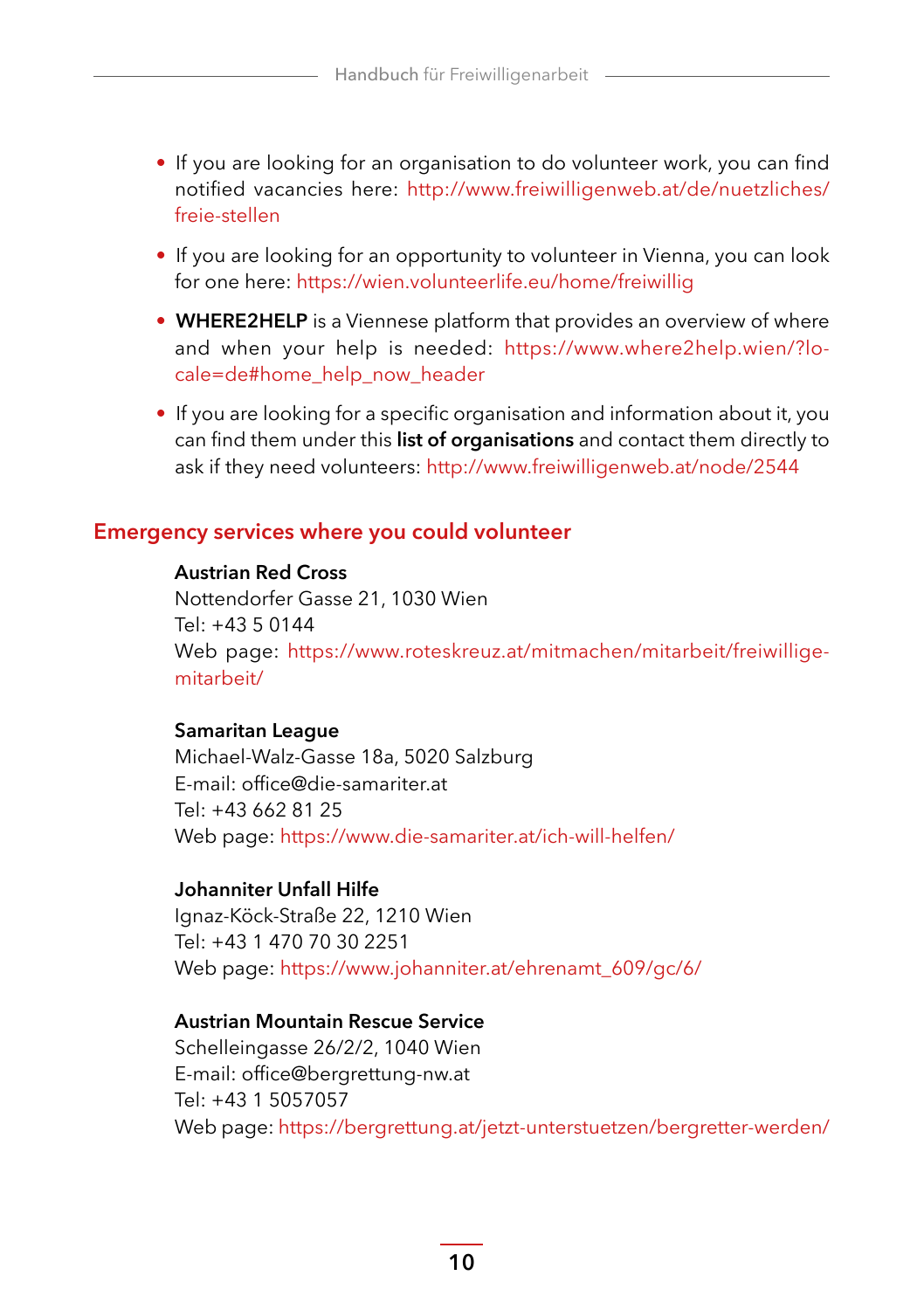#### <span id="page-10-0"></span>**Social organisations offering volunteering opportunities**

#### **Caritas**

Albrechtskreithgasse 19–21, 1160 Wien E-mail: office@caritas-austria.at  $Tel: +431/488331-0$ Web page: https://www.caritas.at/spenden-helfen/freiwilliges-engagement

#### **Diakonia Austria**

Schwarzspanierstraße 13, 1090 Wien E-mail: diakonie@diakonie.at Tel: +43 1 409 80 01 Web page: https://diakonie.at/node/5470

#### **Jugend Eine Welt**

Don Bosco Aktion Österreich, Münichreiterstraße 31, 1130 Wien E-mail: einsatz@jugendeinewelt.at  $Tel: +4318790707 - 0$ Web page: [https://www.jugendeinewelt.at/engagement/freiwillig-in](https://www.jugendeinewelt.at/engagement/freiwillig-in--oesterreich)[oesterreich](https://www.jugendeinewelt.at/engagement/freiwillig-in--oesterreich)

#### **You can also ask your municipality**

Sometimes they need volunteers for several different sectors (with elderly people in retirement residences, with children or with young people).

Some municipalities have their own fire brigade or mountain rescue service if you are interested to volunteer in this sector.

Many municipalities have lists with all the sports associations in case you want to volunteer in sport activities.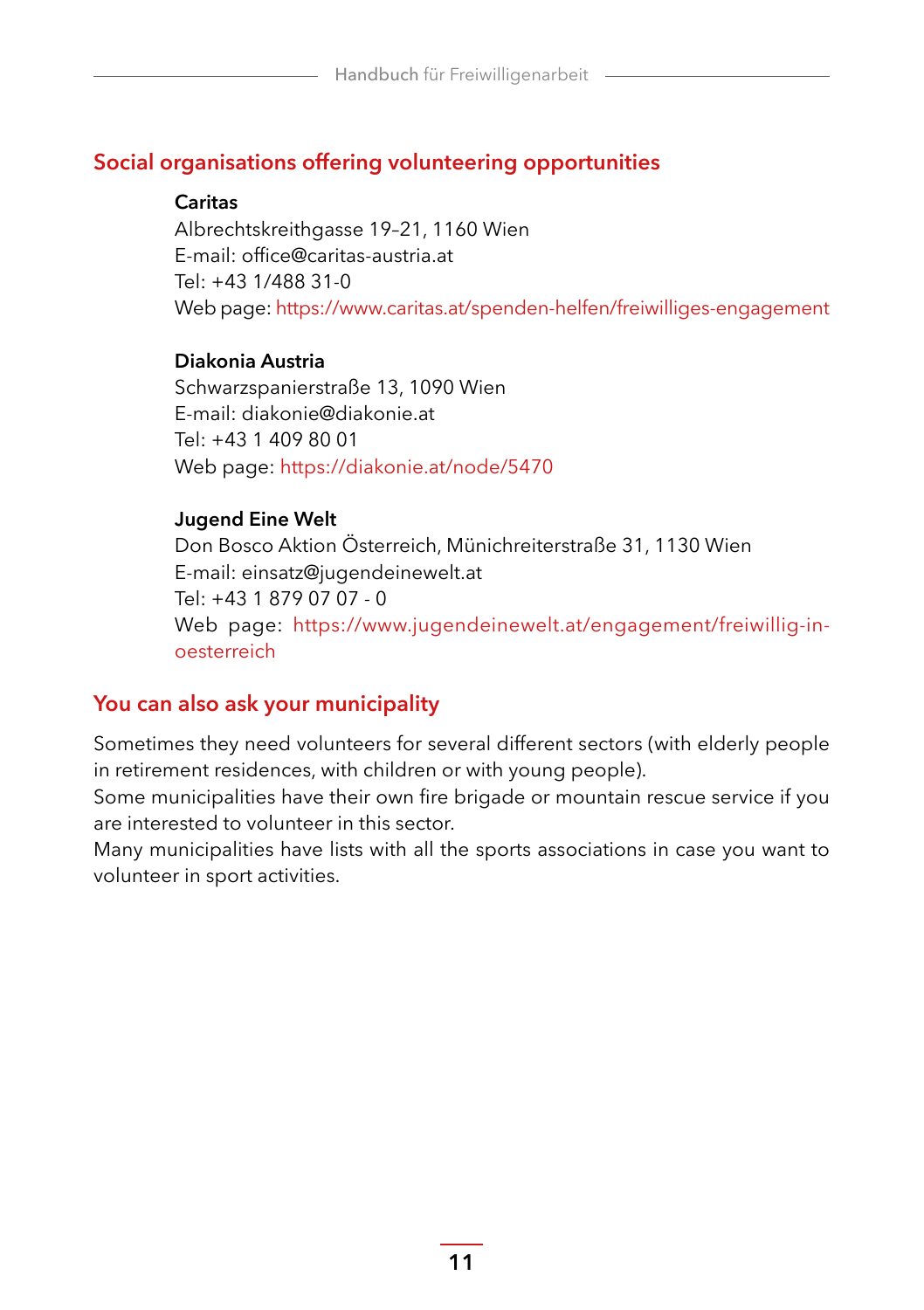### <span id="page-11-0"></span>How to act when you volunteer?

It's important for the volunteer to know some tips before starting his/her volunteering in order to have a positive experience:



### **Communication**

Before starting, talk to your host organisation and ask questions about working hours and what your accommodation will be if you need one. Be clear about any expectations you have and be transparent and honest from the start. It is important to ask for relevant policies (for example safeguarding or policies regarding data protection) and regulations of the organization. While you're volunteering, it's also very important to talk about any problems that may arise or anything you're unhappy with. Keep in touch with the Coordinator regularly.



### **Commitment**

Paying attention to your work schedule, being on time and completing your assigned tasks in the most productive way possible. Being proactive during your work exchange is fundamental. Each organization has its own rules that every volunteer must follow: do only what you agreed. Stick to an agreement about the time because people and the organization will count on you. Treat everyone respectfully and correctly, regardless of their situation and position.



### Focus

Cultural diversity is what makes the world so special. While volunteering, remember that every culture needs to be treated with respect. When it comes to culture, there is no right or wrong, just differences. Live the experience: volunteering can be a great experience for sharing cultures, tradition, learning languages, developing new skills and meeting people from all over the world.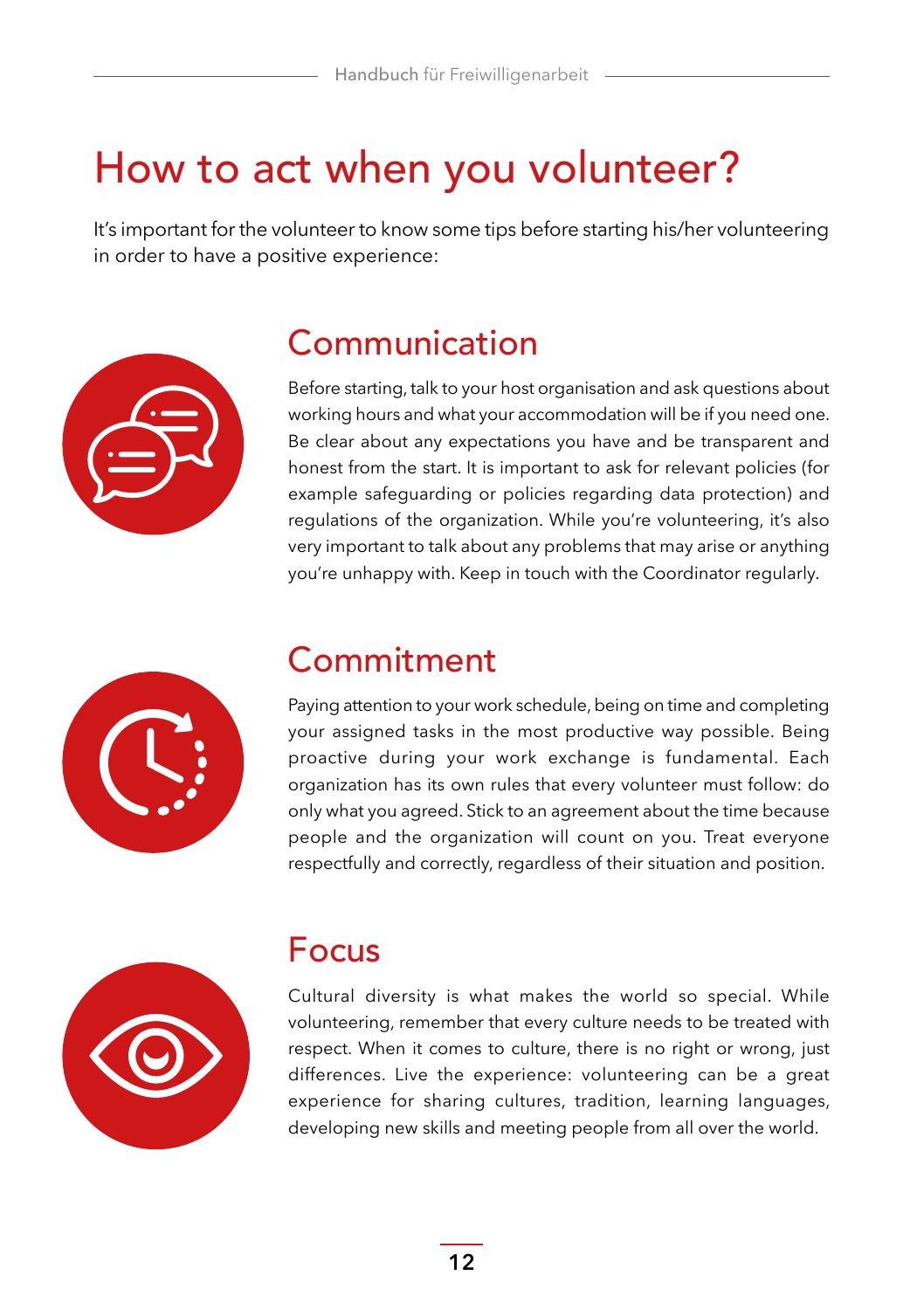### <span id="page-12-0"></span>Experiences & examples of volunteering initiatives by TCNs in Austria



#### NEUER START

#### https://www.neuerstart.at/

"New start" was launched in 2010 by refugees from Afghanistan for Afghan young people in Austria. The aim was to enable Afghan young people to integrate as smoothly as possible. In the meantime, the association offers all refugees, regardless of their origin, with or without a family in Austria, support in the areas of integration into Austrian society, the labor market and education, etc. on.

This work is strengthened and enriched on the one hand through cooperation with well-established organizations such as IOM or UNHCR, and on the other hand through the commitment of volunteers who do a lot in the activities related to languages, awareness-raising, awareness raising, values and religions. "New start" promotes intercultural dialogue and the opportunities for young people with migration experience to help them get off to a successful start.

#### SCHWARZE FRAUEN COMMUNITY

#### https://www.schwarzefrauencommunity.at/

The association Black Women Community was founded by black women from different countries of origin who are living in Austria.

Our activities reach from women counseling, women groups, psychological counseling, gender sensible girls groups and boys groups, a youth project for youngsters from 14 to 20+, anti-discrimination workshops, parental lectures, cooperation projects with other black communities national and international, to the organization of camps.

### **Schwarze Frauen Communit**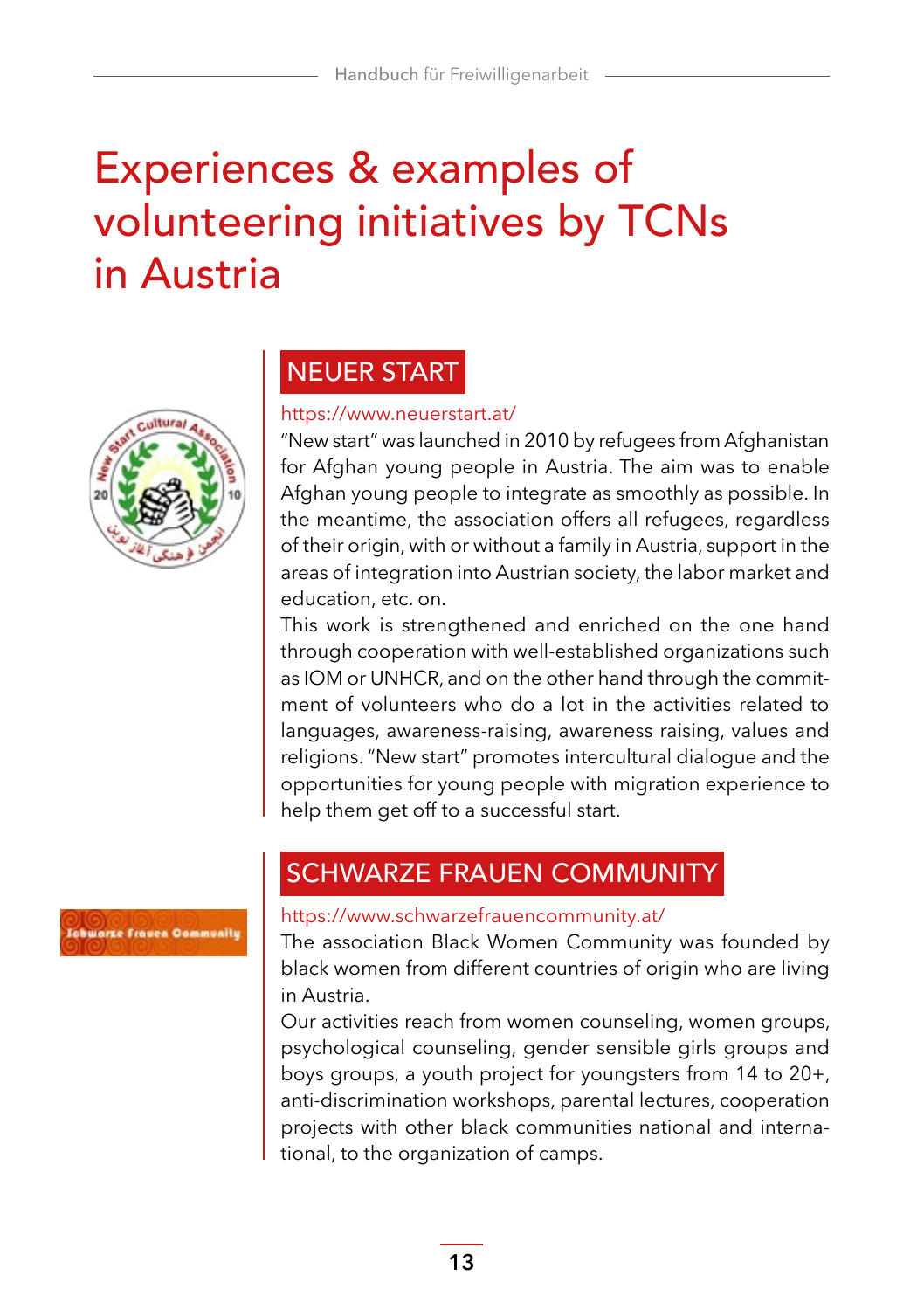All our activities aim for the empowerment of Black women and their families in Austria and the growth of the intercultural competency for everybody living in Austria to improve the quality of living for all people in Austria.

#### AFRICAN DIASPORA YOUTH FORUM IN EUROPE (ADYFE)



#### https://www.adyfe.eu/

The African Diaspora Youth Forum in Europe (ADYFE) is a platform of nearly 110 youth organizations of the African Diaspora present in 31 countries of the Council of Europe. One of ADYFE's main purpose is Peace and Development in all its forms. We aim to achieve this through the 3 pillars of action: Entrepreneurship, Employability, and Civic Engagement.

#### **Entrepreneurship**

We connect all local and diaspora players of the African innovation and entrepreneurship ecosystem. Accelerated Africa Hub enable entrepreneurs; investors; policy makers to network; discover; connect and learn from each other.

#### **Employability**

Career Expo aims to be an inclusive and global event, offering training and booths where exhibitors / companies promote their vacancies, the job fair provide a platform for discussion, networking and exchange of information and opportunities.

#### **Civic Engagement**

Boost a more diverse political representation by allowing young Europeans, of foreign origin, to become more involved using non-formal education, developing regular interaction with local and European representatives through citizens tables or web.tv [VAS Österreich – http://www.vas-oesterreich.at is member of ADYFE]

#### ALODO

#### http://www.alodo.org/

The non-profit association ALODO-Helping Hands was founded in Togo in 1987 and in Guntramsdorf, Lower Austria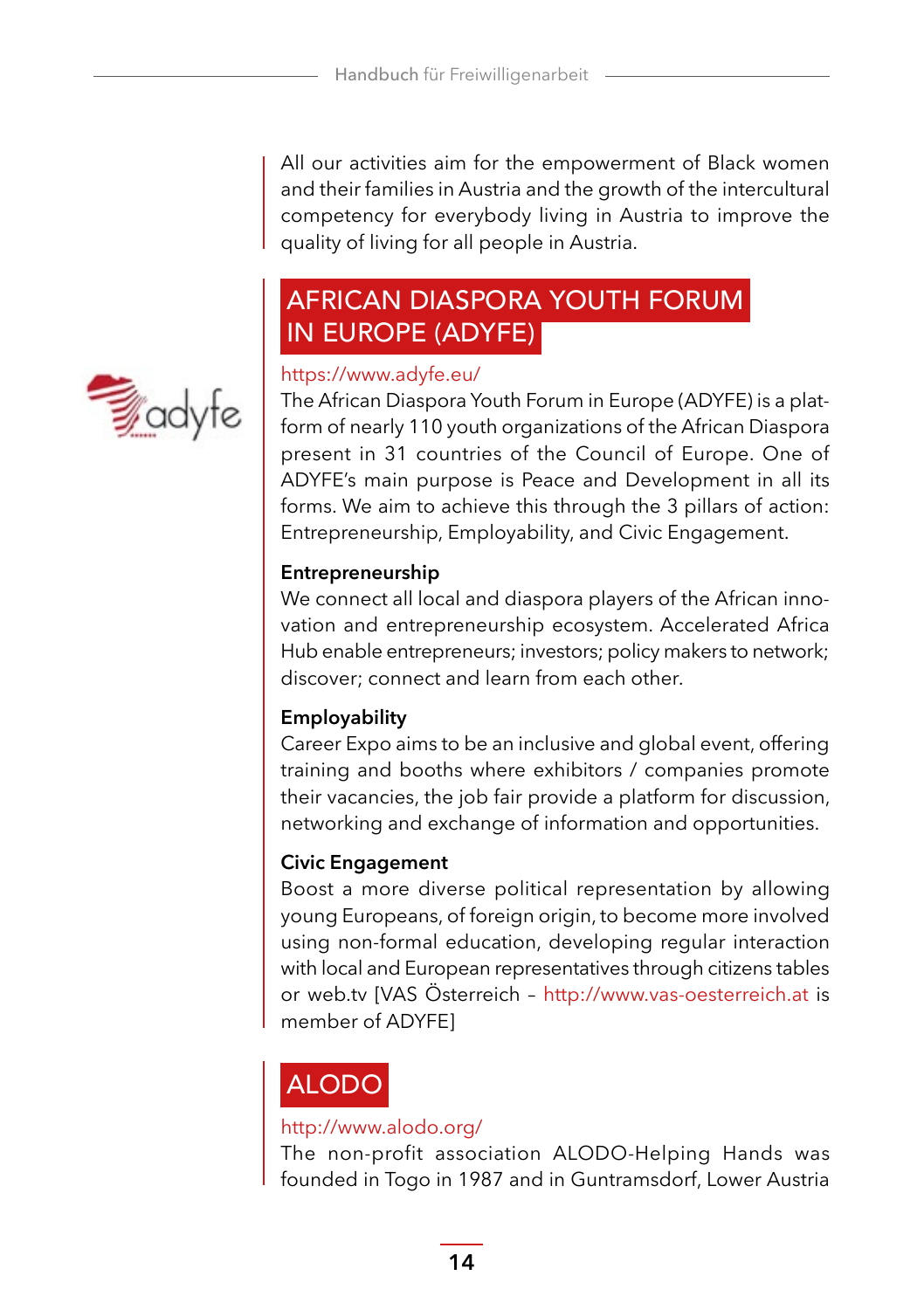

**KEMBA** 

in 2004. ALODO – Helping Hands regards the coexistence of all people as a supporting platform where encounter, dialogue, openness come together in the form of diversity instead of simplicity.

The goals of the association are education and information as well as systemic and sustainable education for development without restriction for all people, but above all for future generations. The declared educational goal is to strengthen one's own identity.

#### IKEMBA

#### http://www.ikemba.at/

IKEMBA was established in 2007 with the aim of reaching out to and connecting migrant communities with the mainstream society. The Intention is to promote intercultural dialogue among communities and to facilitate the integration of migrants in the Austrian society. Ikemba offers low-threshold services in health, education, and social sectors. Our concept is based on the EMPOWERMENT approach (self-reliance). Above all, we work with partners in other countries (Nigeria), sharing knowledge on youth education and development.



### SOMM

#### https://www.somm.at/

The Self-Organization by and for Migrants and Muslims (SOMM) is a non-profit organization that was founded in Graz in 2007. SOMM women are committed to combating racism, Islamophobia and all forms of violence against women and are committed to social participation and equal rights for women and migrants. Through paid and voluntary activities, projects and events, the self-organization promotes the access of migrants and refugees to education, work, health and social services, offers concrete help and makes contributions to promote health. As women, migrants and Muslims, SOMM members want to encourage each other to develop their identity independently.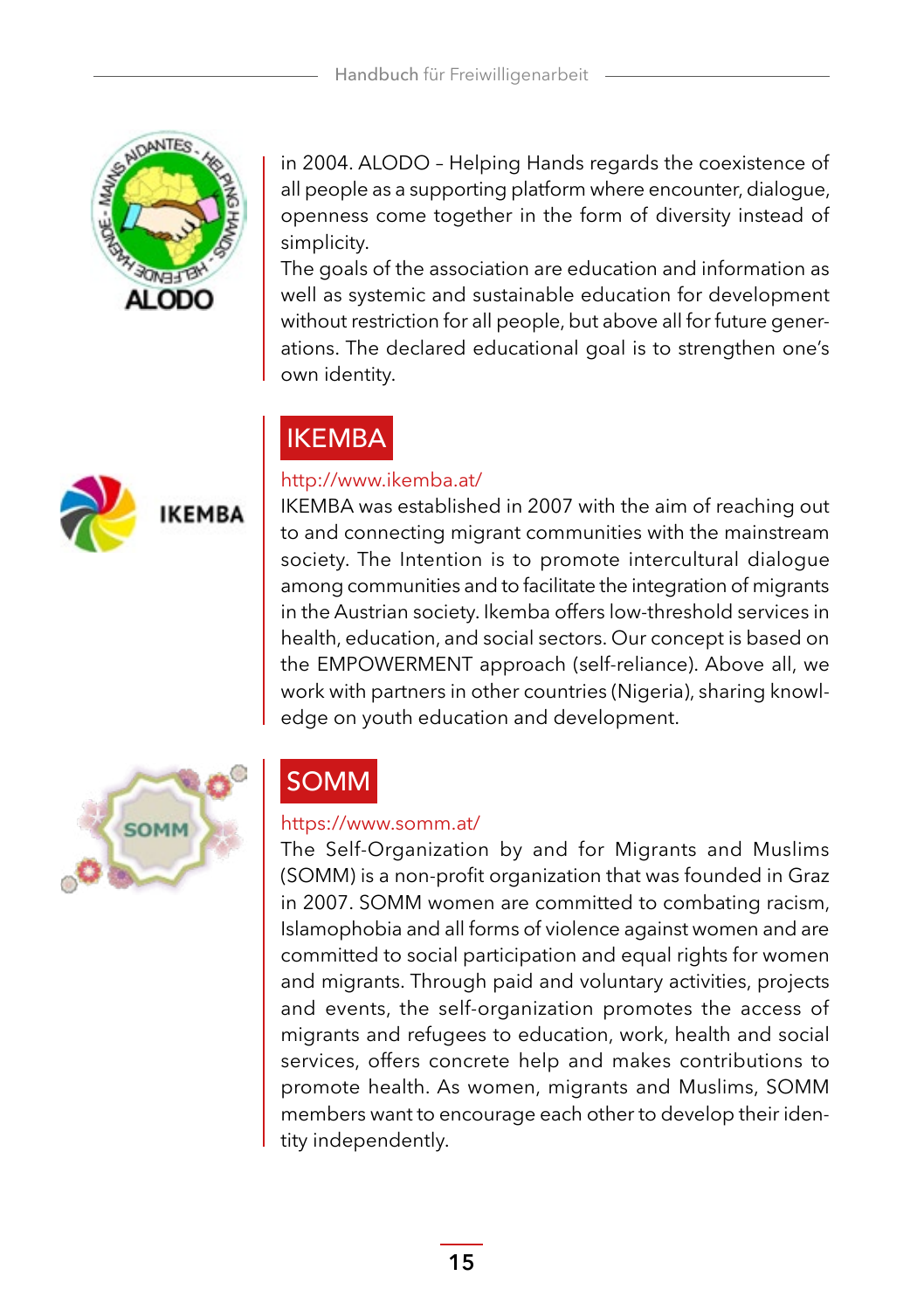### <span id="page-15-0"></span>**Testimonials**



**Abdulhamid Kwieder, Syria**

*If you have good ideas, you shouldn't keep them to yourself, but share them with others. In the end, this not only helps others but ultimately yourself.*





**Nour Eddin Jehad Hussari, Syria**

*Nobody should only live and work in this world for themselves. Everyone can do something for other people.*

*I came to Austria in 2015. I had already fled from my home country Syria in 2011, and I spent the time in between in Saudi Arabia, where I volunteered for Syrian refugees together with others. My first time in Austria was not easy, I felt alone and strange. But then I took heart and used the experience I had gathered before and my organizational talent. Among the over 300 refugees in my accommodation (who did not yet have access to the labor market), I looked for people who could and wanted to support others. We organized volunteers under the name "Refugees for Refugees": hairdressers, cooks, tailors and translators, etc. All of them offered their services, I took care of the coordination. Then I founded the "Association for Refugee Aid Austria" together with others and successfully established our concept in other refugee accommodations. At the moment, I am responsible for the Arab community in the Documentation Center for Islamophobia and Anti-Muslim Racism (in addition to my work as a programmer). I translate at workshops and trainings, give lectures and take part in international conferences. In addition, I develop theatre plays, teach Arabic and look after my YouTube channel. Through my commitment, I get to know a lot of new people and feel a sense of belonging.*

*When I left my home by boat in 2015, I became a refugee. At that time everyone was talking about refugees: there was constant reporting in the news, in the newspaper and on the radio – but rarely did we refugees have a say. I wanted to change that, and I was in a good position to do so because I was a radio host in my home town of Aleppo. Today I work in a new medium, television. With the Nour Show at the participatory television station Okto in Vienna, I try to build bridges between Austrian society and the Syrian community living here, because it includes more than 40,000 people. With my show I give an insight into their living environment. https://www.okto.tv/de/sendung/nourshow*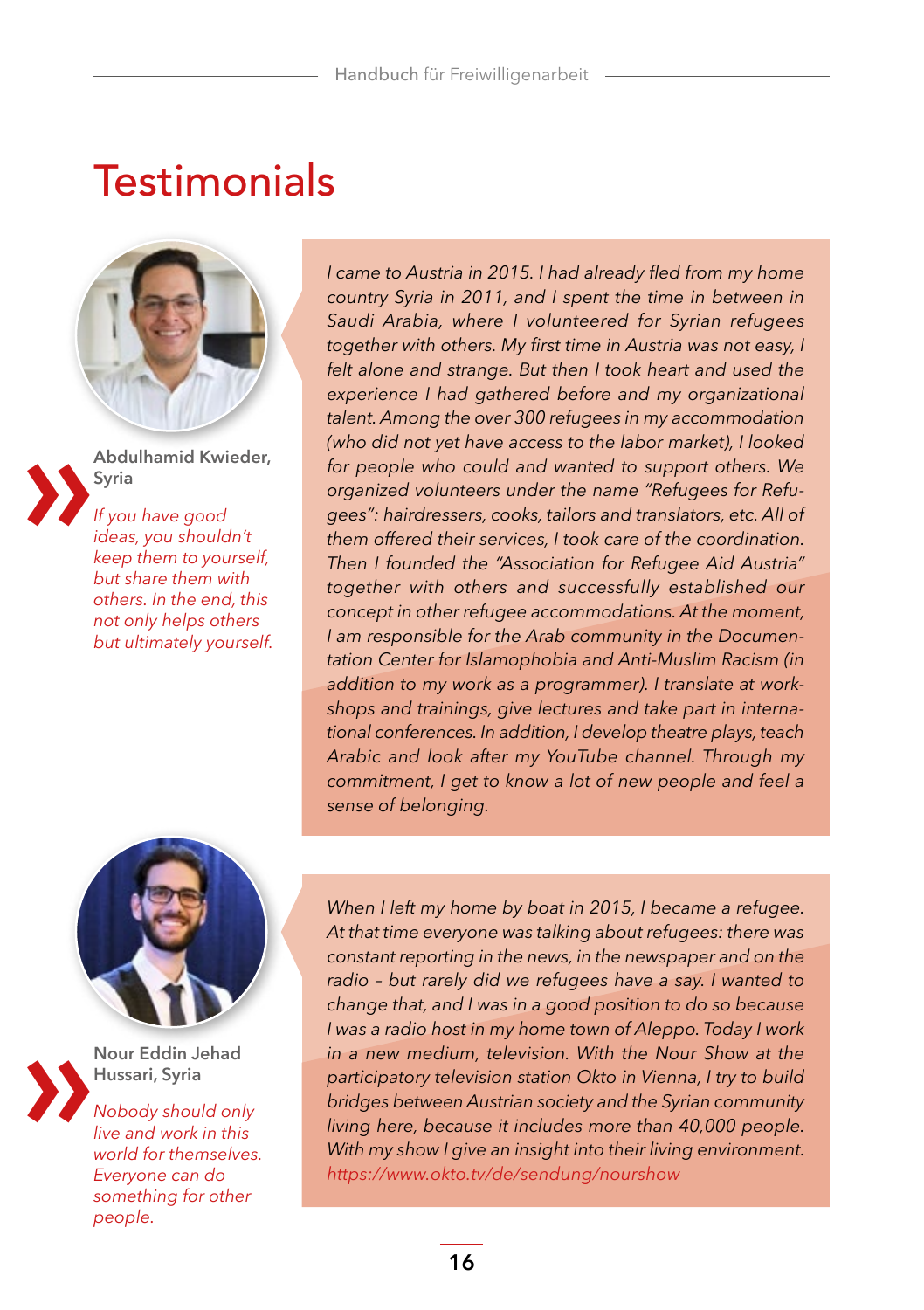

**Tamador Omar, Syria**

*Austria has helped the refugees in Syria a lot; now it's our turn to help and give back some of the aid we have received in the past.*





**Durra Chiban, Syria**

*Social cohesion in society is very important to me. This is why I support refugees on their way to start studying in Austria.*

*I fled to Austria 5 years ago. In my home country Syria, I have already advised people in various situations as psychologist and psychotherapist. In Austria I soon became involved as an interpreter for refugees and gave lectures on a wide variety of topics from job search to conflict resolution in the family. In collaboration with the Women's Health Centre (Kaiser-Franz-Josef-Hospital) and the Austrian-Arab doctors and pharmacists association I founded the initiative "Hope Without Borders" with two other Syrian volunteers. Through a hotline, we are now available in 6 languages (German, English, Turkish, Russian, Arabic and Serbian) for medical and psychological questions and are currently primarily advising people from the COVID 19 risk group. A team of volunteers also provides food, medical supplies and interpreting.*

*I fled to Austria with my family in November 2016. My first time in this new country was difficult: I waited almost a year for a German course for beginners. After that, I started to improve my language skills through self-study so that I was finally able to take the pre-studies program in autumn 2017, which is a prerequisite for starting a degree in Austria. Two years after my arrival in Austria, I had achieved my first goal: I was able to start studying process engineering at the Vienna University of Technology.*

*From my own experience, I know how difficult it can be to find your way in a new country. For a year I didn't know whether it was even possible for me to study in Austria. During this time, I was desperate and didn't know what to do. In order to save other young refugees from this experience, I decided to produce videos in my mother tongue Arabic, in which I explain the Austrian education system or life in Austria in general. I also support beginners with advice and action, because social cohesion in society is particularly important to me.*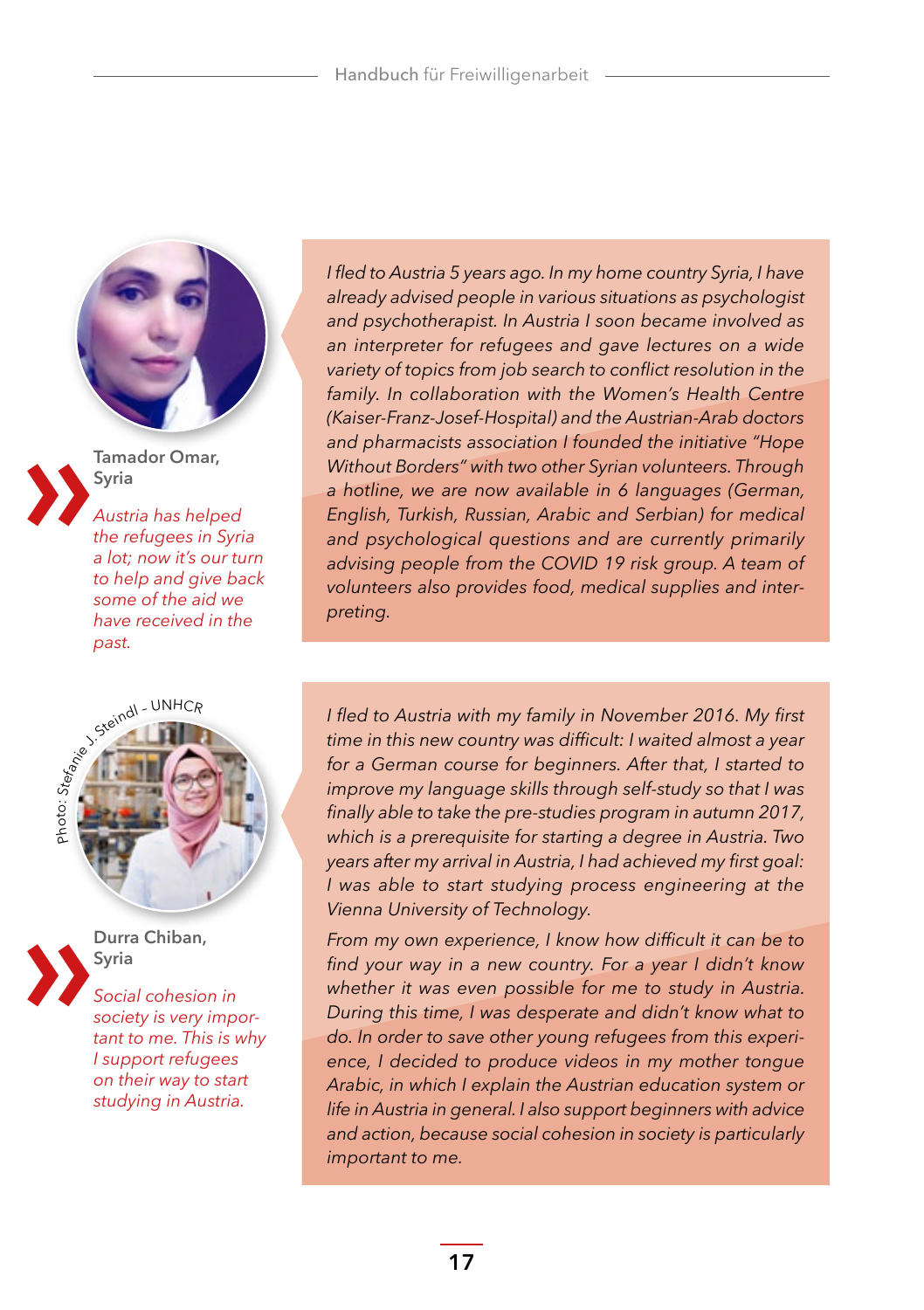

# <span id="page-17-0"></span>2. ORGANISATION

Offering the opportunity to volunteer within an organisation/association can be crucial to help TCNs to feel part of a new reality, to gratify them on a personal level and give them the opportunity to help others, thus creating a "circle of solidarity" in which those who have been helped, in turn, will help others, while helping themselves.

This section has three different parts. Each of them connected to a certain moment of the volunteering experience: 1) before, 2) during and 3) after. It offers advice which would support the responsible person in organisations.

In order to fully exploit the contribution of volunteers in order to improve the quality and social impact of organisations and make voluntary action a real experience of growth, and professional, it becomes crucial to adopt strategies and tools for the management of volunteers. This makes it possible to:

- meet the aspirations of volunteers and the needs of the association;
- clearly identify the characteristics required of a volunteer for a certain task;
- understand the motivations behind the choice of volunteers and how to turn them back in case of disaffection;
- promote the involvement of volunteers in the organisation and a sense of responsibility;
- improve the overall work of the organization!

In fact, in order to create the most positive experience possible for a volunteer, a desig- nated person within the organisation should be responsible for the volunteer. This includes support during the orientation process, overseeing the volunteers' tasks and helping the volunteer to overcome any problems or challenges they face.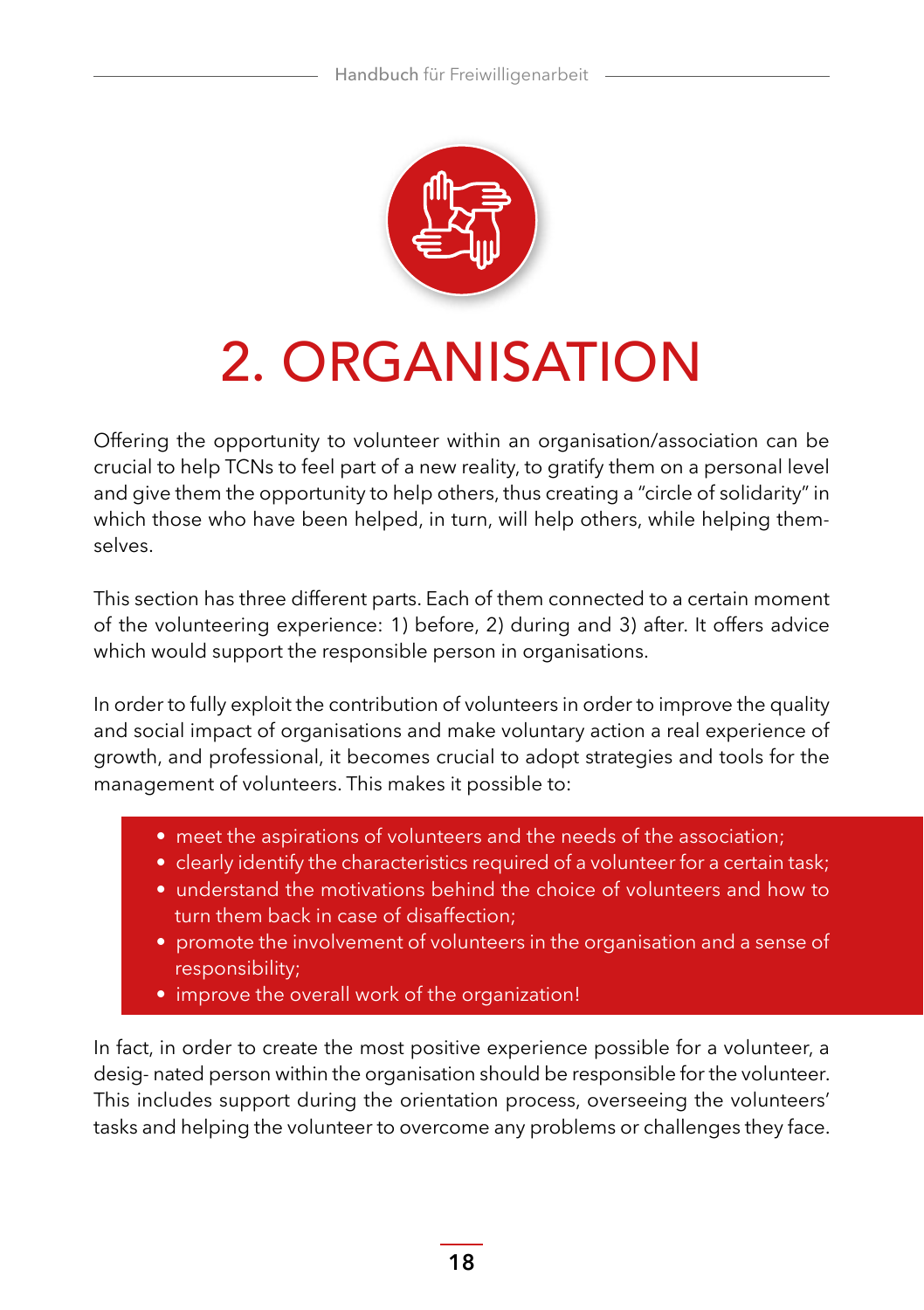<span id="page-18-0"></span>The mentor will be a point of reference for the volunteer. S/he is responsible for providing him/her personal support. S/he should be: a good listener, reliable, attentive, understanding, etc.

### Before

#### **Needs assessment:**

- identify previous skills and knowledge required for the role
- establish goals for orientation
- identify volunteer abilities and accomplishments
- define goals and objectives which specify what a volunteer will know or be able to do as a result of a learning activity
- develop a timetable
- prepare materials
- pre-volunteering logistics: location, transportation

**N.B.** ensure that there is a designated person who accompanies volunteers on his/ her path if they wish to discuss issues relating to the volunteering experiences.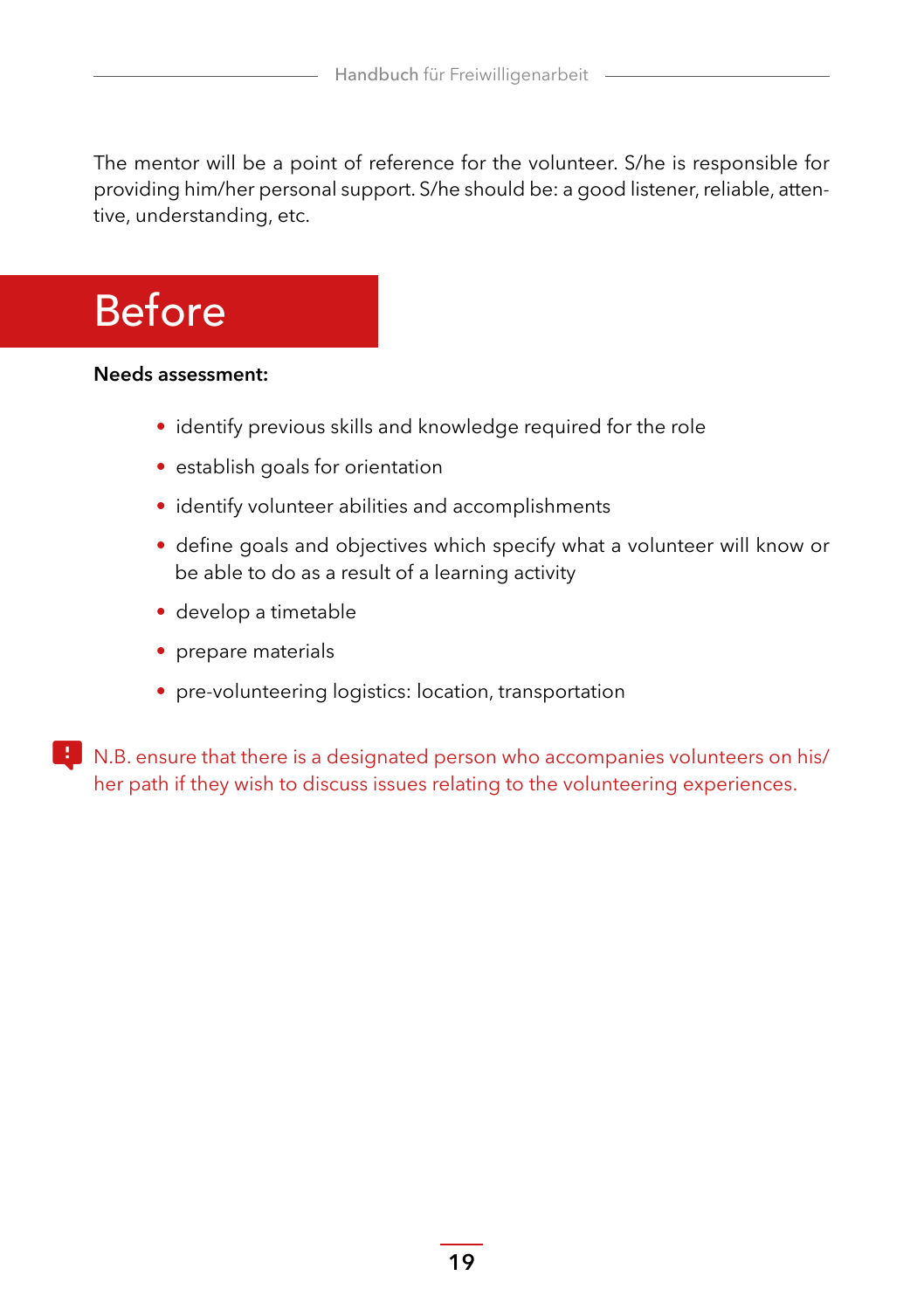### <span id="page-19-0"></span>**During**

#### **Welcome**

During volunteering, the organisation should offer volunteers the opportunity to exchange experience with other volunteers.

#### **Set Rules**

It's important to set the rules at the beginning of the volunteering, to avoid misunderstandings between participants and the hosting organisation (e.g. working hours or respect for the location). Moreover, it is important to give volunteers clear and comprehensive role descriptions, regulations, policies in place, complaints mechanisms.

#### **Mission and objective of the Organisation/Association**

Explain clearly the mission and objectives of your organization to make volunteers aware of their tasks and roles.

#### **Being precise about the role and task**

It is important to offer all volunteers the same training opportunities as paid staff, especially where both operate in the same environment or carry out similar activities.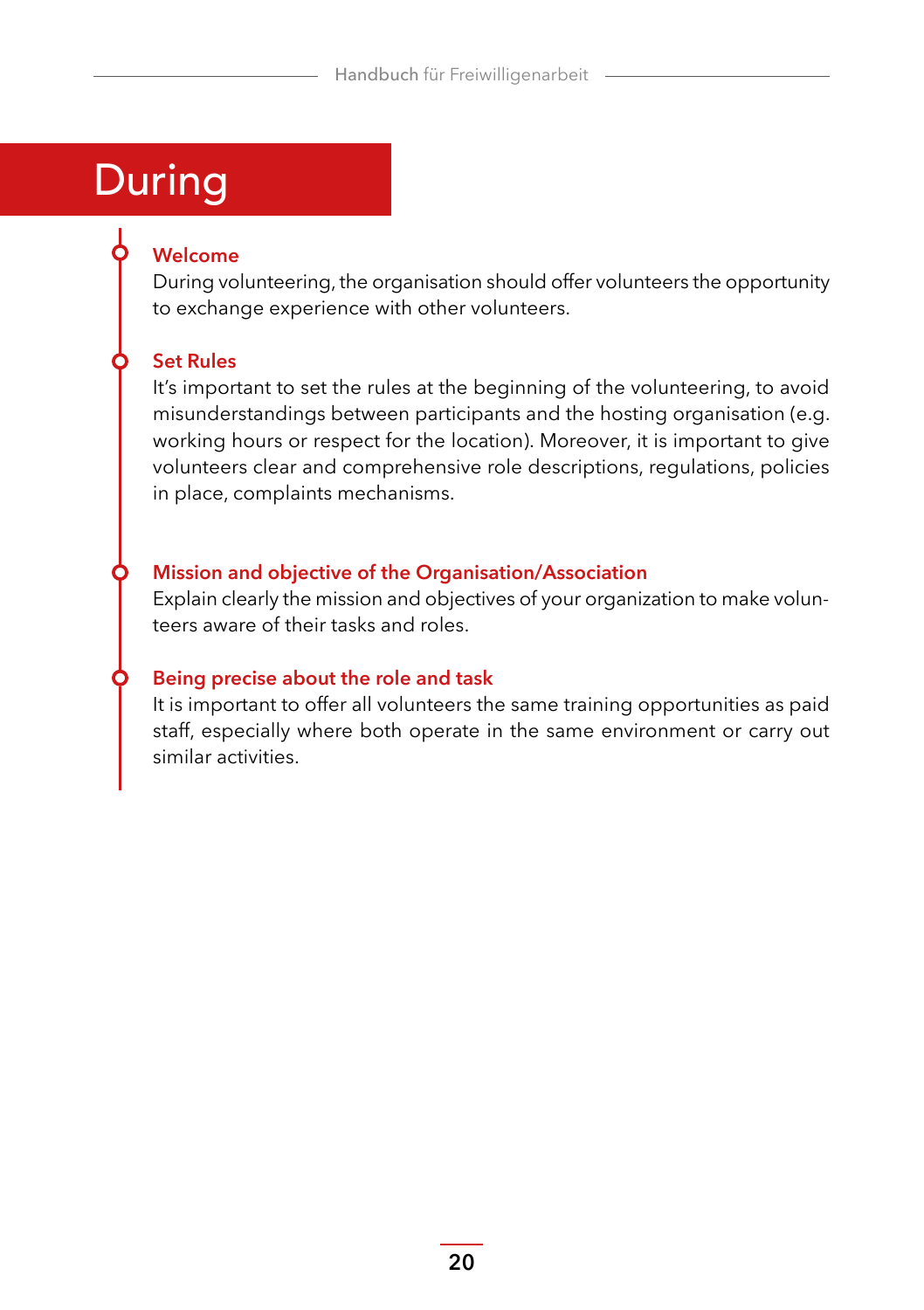### <span id="page-20-0"></span>After

#### **EVALUATION**



After volunteering, a feedback round with the leader of the organization and the volunteer should be organized in order to exchange views and personal impressions on the experience of the whole process.

**FOLLOW-UP** (next steps)



Individual coaching in order to define future planning with the volunteer. At the end of the experience it would be better to have a moment in which volunteers and the organisation staff share their experiences, thoughts and information in order to find good job opportunities or to plan the future of volunteers.

#### **CERTIFICATION**



After the experience of volunteering, the leader of the organization should issue a certification attesting that the volunteering experience was successfully concluded.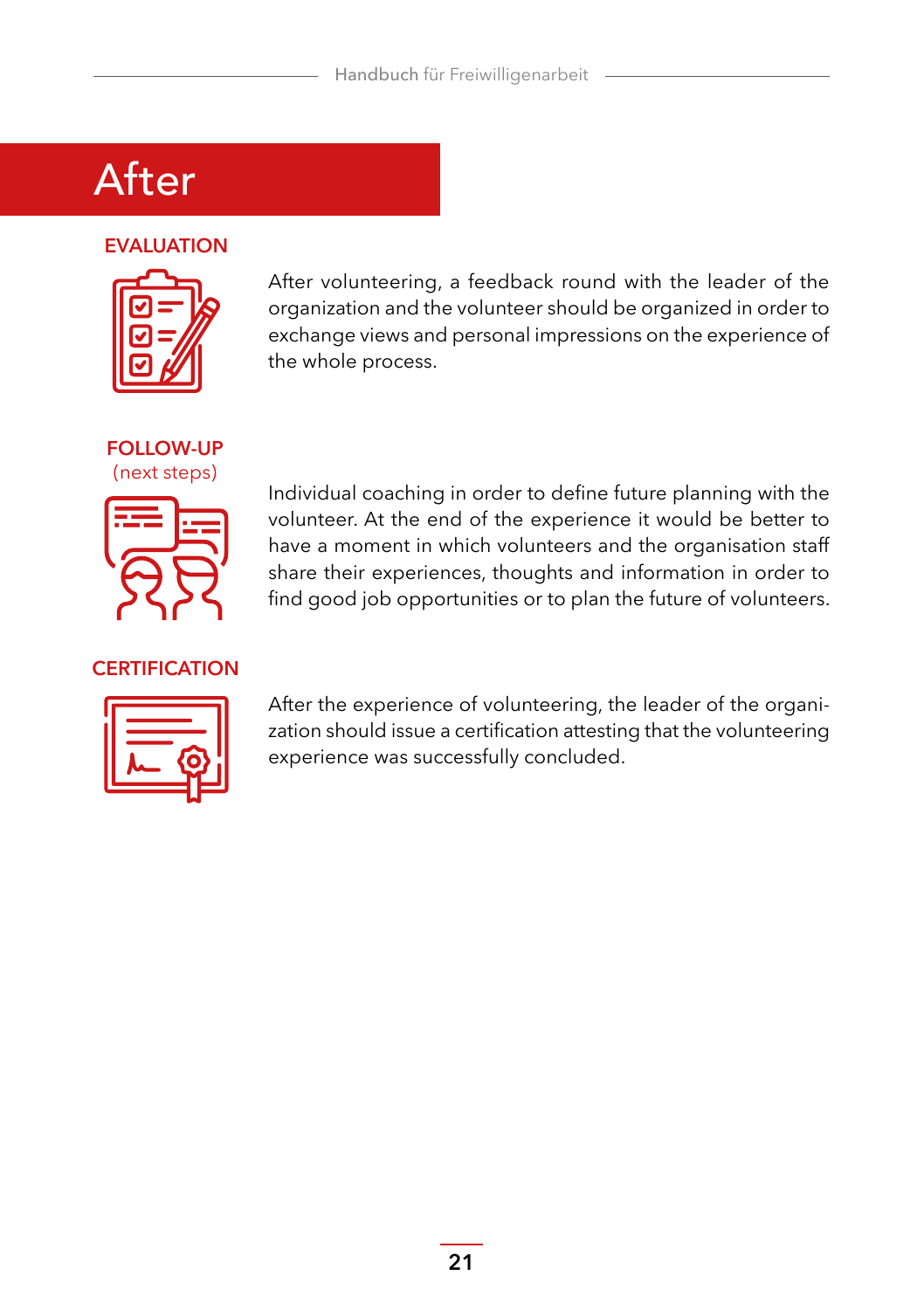### <span id="page-21-0"></span>Barriers to volunteering

Lack of participation of TCNs in voluntary work may result from the following factors:

- Being involved in voluntary work usually requires great effort, both in time and money. Some TCNs are simply not in the position, economically or socially (e.g. difficulties in arranging childcare), to become active in voluntary work.
- Some TCNs are not able to participate in volunteering activities of their hosting country, that may lead to cultural misunderstandings and racism.
- TCNs can, like local volunteers, have prejudices about working with people from different cultures and have difficulties in overcoming barriers.
- In some countries TCNs are not allowed to volunteer, or lack insurance. In other countries, references are needed in order to become a volunteer. TCNs with a limited social network cannot always come up with the needed references
- Lack of consideration and sometimes belief by officials, voluntary organizations and agencies that promote volunteering - that TCNs could be potential volunteers. 5
- TCNs are sometimes not aware of the possibilities to do voluntary work, because they lack information on the national activities
- TCNs often lack information of the way in which volunteer associations work (i.e. selection procedures, working hours, education possibilities and responsibilities) and may therefore be hesitant to participate in it.
- Lack of effort on the side of NGO's with regard to the diversification of their recruitment process giving more opportunities to TCNs to actively participate in all aspects of NGO work.
- Migrant organizations, local and national government, volunteer-involving organizations and organizations that promote volunteerism should make every effort to increase the demand for and supply of volunteering opportunities for TCNs to promote the social and economic inclusion of TCNs.

<sup>5</sup> Münz, A. (2006). INVOLVE – Involvement of third country nationals in volunteering as a means of better integration. INVOLVE project.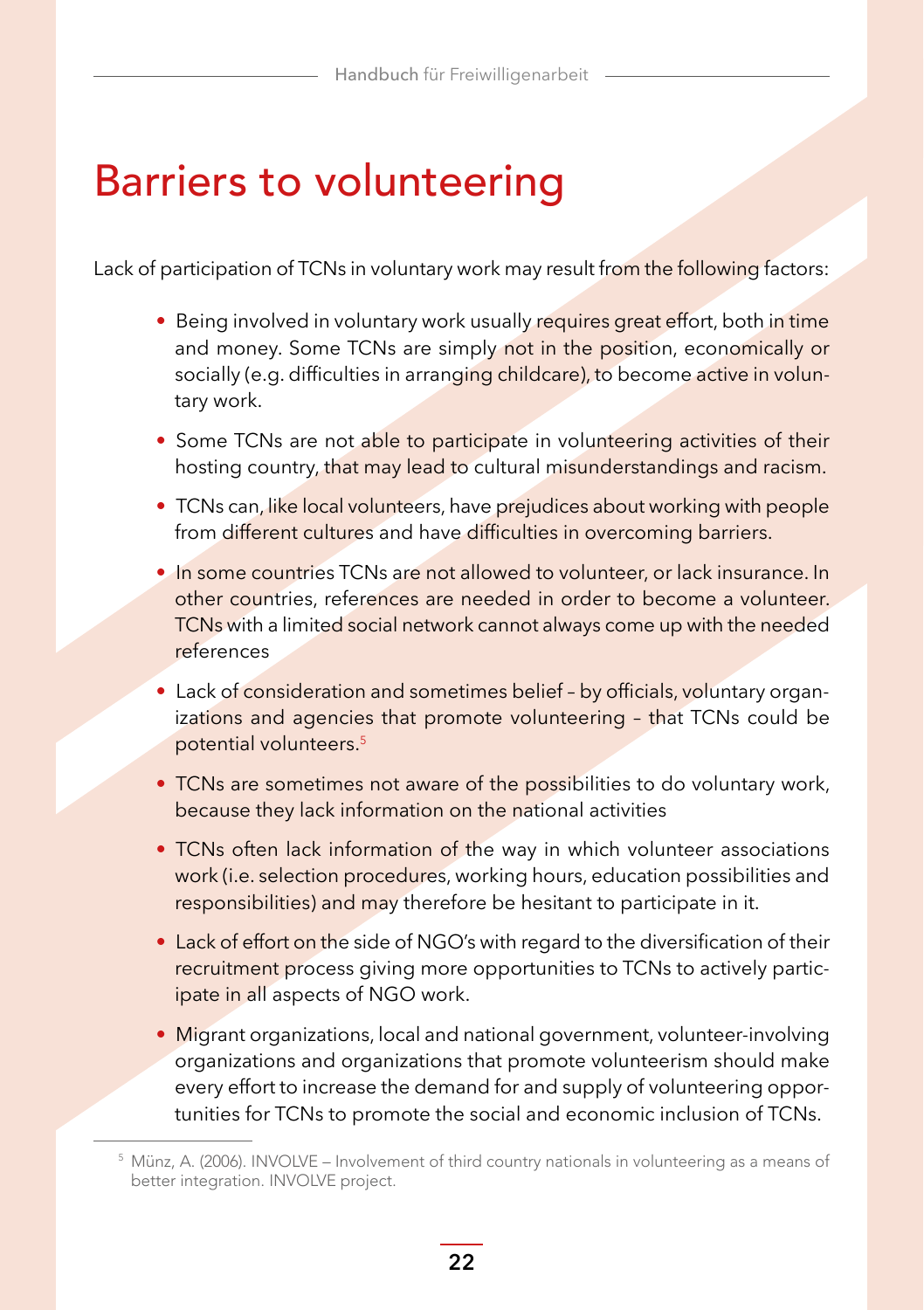### <span id="page-22-0"></span>Diversity management

*Managing diversity* can enable an organization to achieve unexpected efficiency and goals, simply thanks to some daily attention and actions. Diversity is a very broad concept and also very delicate to deal with. Each individual has a different perception of things and a different view of the world. In human relations there is no universal approach, because human beings in their attitudes and behaviours are different.



Diversity fuels innovation and creativity, improving all problem-Why diversity matters? solving processes, making new

> Diversity reduces conflicts between groups and improving collaboration at the workplace. Moreover, working together helps also to reduce stereotypes and prejudices for people from different cultures

The aim of Diversity Management is to give every worker the opportunity to bring out potential and skills that reflect the gender, the race, the nationality; managing cultural diversity<sup>6</sup> is the heart of Diversity Management. A worker/volunteer worker free to express herself/himself at workplace will have a different conception of the work and the environment, being more efficient and more productive.

An important step in the process of introducing diversity in an organisation, is changing its working culture. This process of diversity management should result in a situation in which every member of an organisation is able to perform his potential while maintaining his cultural values.

The aim of this process should therefore not be to assimilate different cultures into a dominant one, but to create a dominant diverse culture.

<sup>6</sup> UNESCO (2001, November). Universal Declaration on Cultural Diversity. [http://portal.unesco.org/](http://portal.unesco.org/en/ev.php-URL_ID%3D13179%26URL_DO%3DDO_TOPIC%26URL_SECTION%3D201.html) [en/ev.php-URL\\_ID%3D13179%26URL\\_DO%3DDO\\_TOPIC%26URL\\_SECTION%3D201.html](http://portal.unesco.org/en/ev.php-URL_ID%3D13179%26URL_DO%3DDO_TOPIC%26URL_SECTION%3D201.html)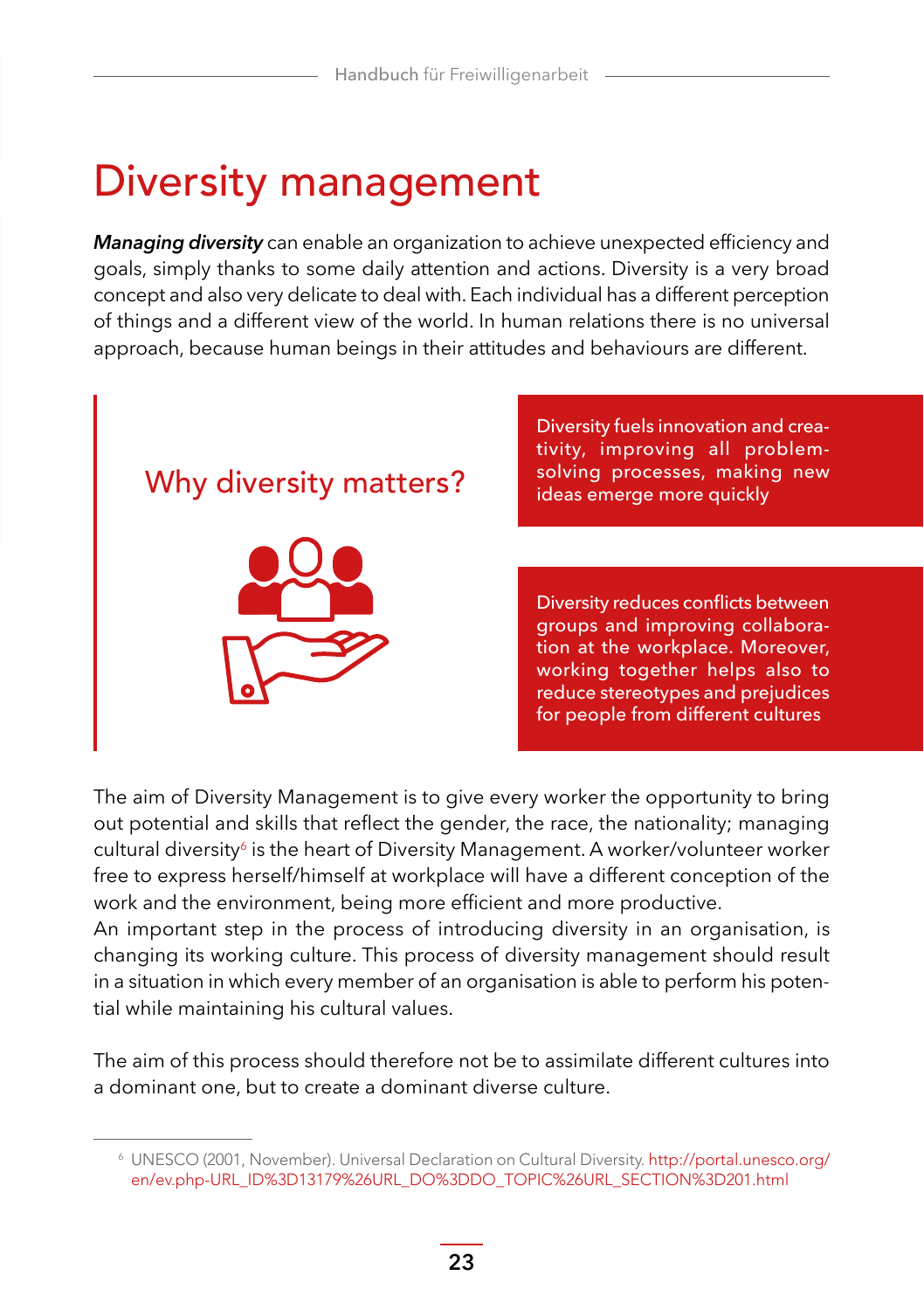### **Checklist**

### <span id="page-23-0"></span>*1.*

Introduce a policy statement making explicit your commitment to diverse human resources and how you intend to improve the representation of TCNs at all levels.

### *2.*

Emphasise the benefits of diverse human resources and encourage everyone to be committed to make it work.

## *3.*

Be critical towards traditional practices and procedures. Stay open for diversity and new opportunities.

### *4.*

Communicate with staff and volunteers, develop a more open exchange of good practice within the organisation, give TCNs themselves an opportunity to contribute.





### *5.*

Provide training in working in a multicultural setting to the staff at all levels, including the board level.

## *6.*

Promote TCNs to managerial positions and provide them with access to personal support.

### *7.*

Offer proper working conditions and equal advantages to all employees and volunteers.

### *8.*

Migrant organizations, local and national government, volunteer-involving organizations and organizations that promote volunteerism should make every effort to increase the demand for and supply of volunteering opportunities for TCNs to promote the social and economic inclusion of TCNs.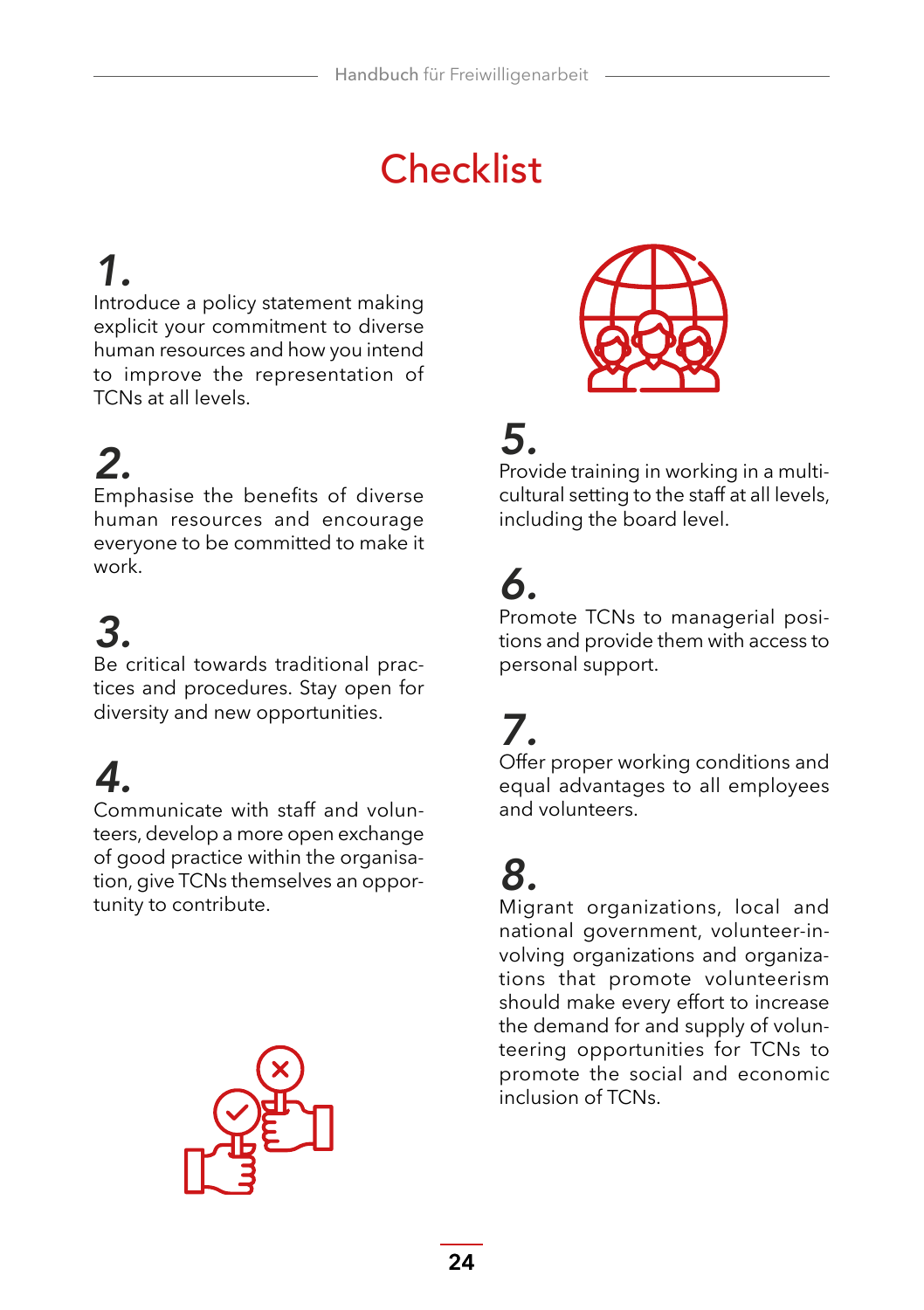

# <span id="page-24-0"></span>3. COMMUNICATION

Communication between the volunteer and the hosting organisation is crucial: it is important to establish a safe and accepting environment in which a person can open and express himself/herself honestly. When two different cultures meet, it may happen that there are misunderstandings.



**25**

Blaming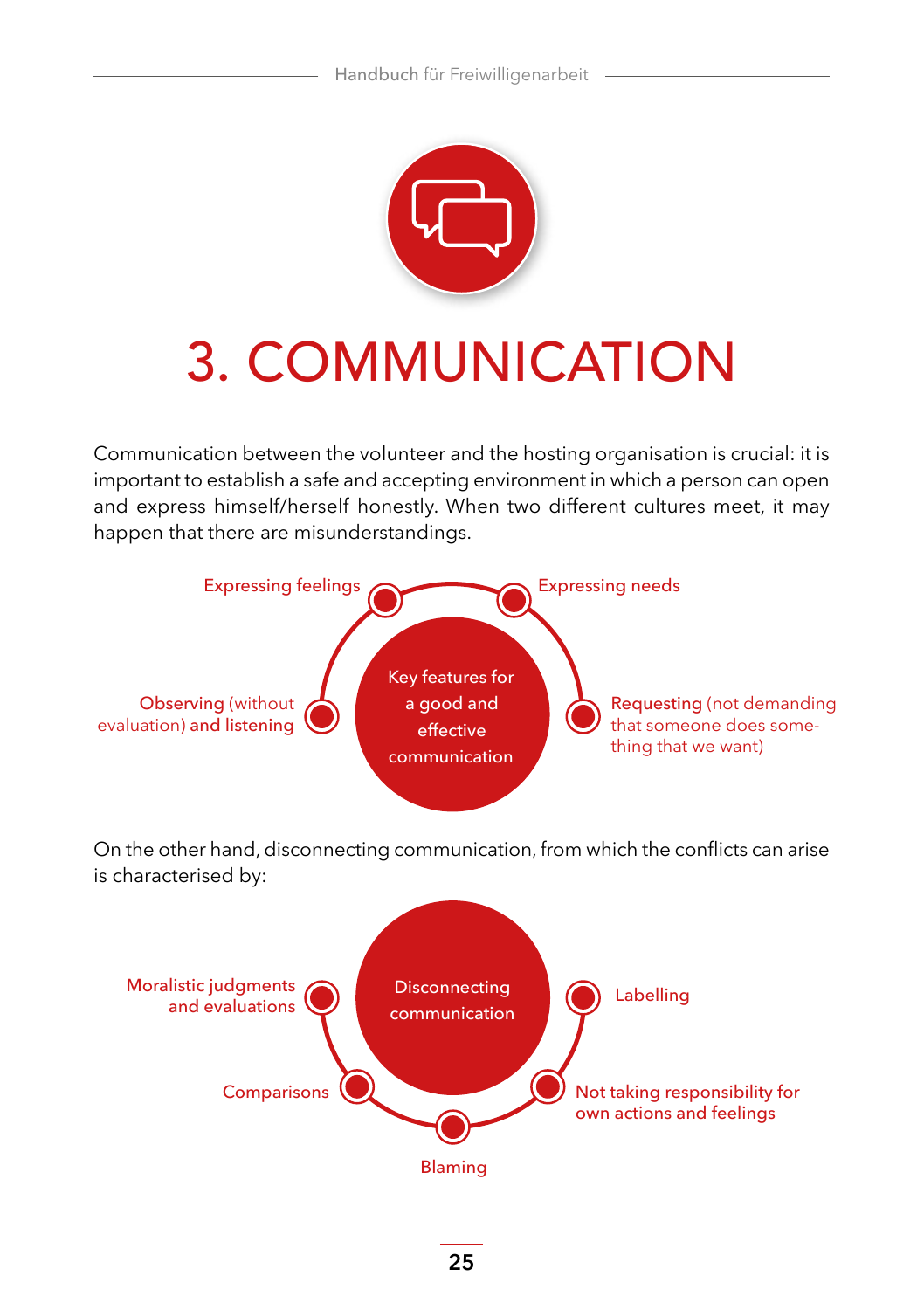It is important to keep some points in mind when communication with people from different backgrounds. In many cases, language codes can differ greatly between language and cultures making communication more challenging.

During the voluntary experience other challenges can arise, regarding for instance the recognition of the institutional role of the operator or the expression of real expectations of volunteers. Regarding the recognition of the institutional role of the operator, especially if female operator, this issue is often linked to people's cultural background, but usually it can be resolved with time and with the consolidation of trust and mutual knowledge. Regarding the expression of real expectations, motivations, doubts: expressing clearly the purpose of the activities is crucial. Example: taking part in a training course can be experienced in different ways by trainers and students; for the trainers the aim is to train people for a future job; for participants it could mean that, after the learning part, trainers should take action to find a job vacancy. TCNs often experience fears and feelings of inadequacy and are reluctant to make their real expectations, availability, interests explicit.



Operators must be able to convey their respect for the culture and religion without making people feel inferior or judged. The trust is crucial: without it, people will be reluctant to share their true feelings. The role of the mediator is very important: the primary purpose of mediation is to foster contacts, exchanges and interactions between different cultures, while respecting diversity.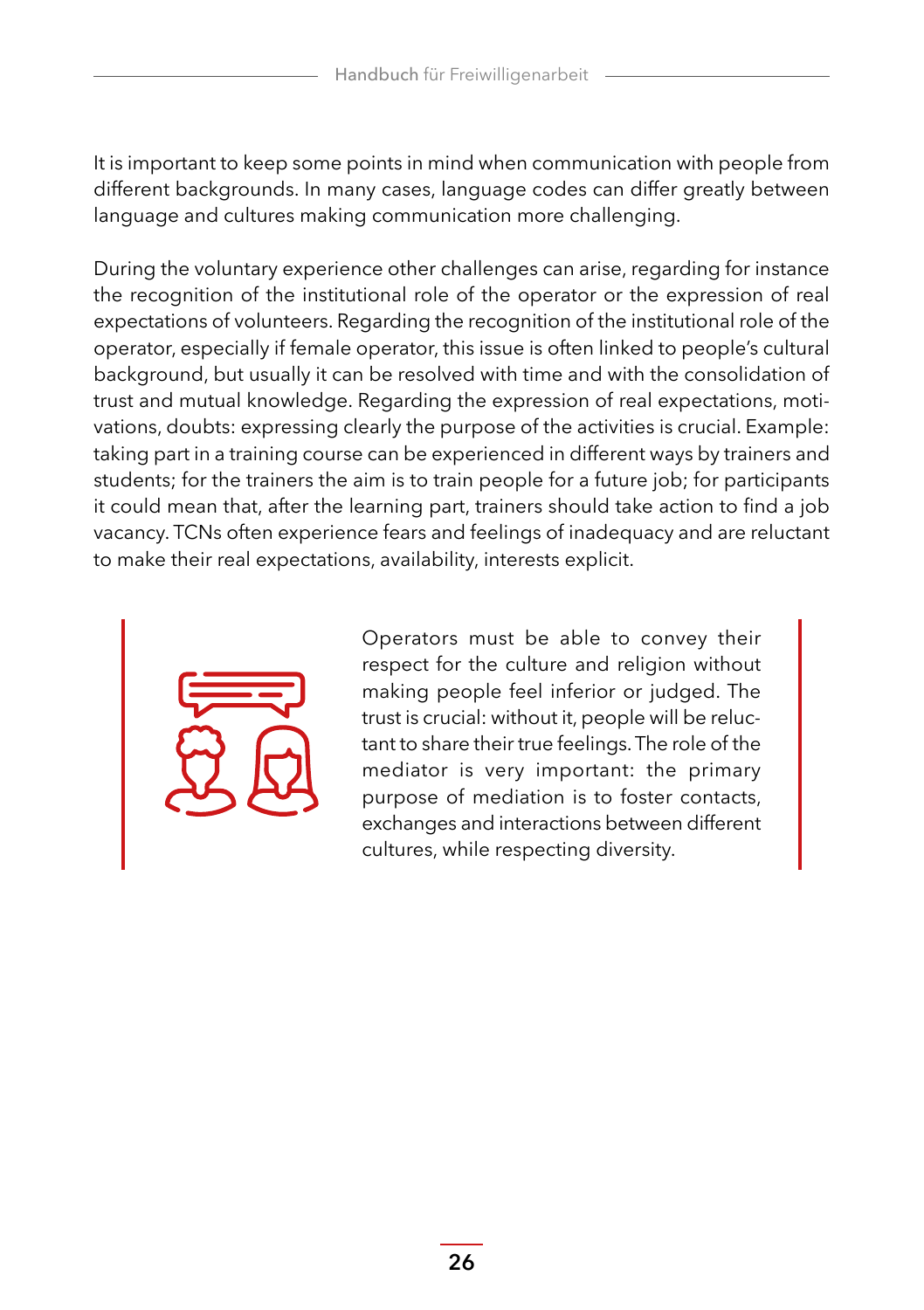<span id="page-26-0"></span>

# REFERENCES

- Bassilio, L., Bauer, T. (2010). Transferability of Human Capital and Immigrant Assimilation: An Analysis for Germany. Discussion Paper No. 4716.
- Falk, I. (2000). Human Capital and Social Capital: What's the difference? Adult Learning Commentary, (28). [https://ala.asn.au/public/commentaries/Falk1810.](https://ala.asn.au/public/commentaries/Falk1810.pdf) [pdf](https://ala.asn.au/public/commentaries/Falk1810.pdf)
- Marelli, P. (2017). Solidarietà e impegno civico. Quando fare volontariato è un esercizio di cittadinanza. *Vdossier*, (2). [https://www.csvlombardia.it/milano/post/](https://www.csvlombardia.it/milano/post/solidarieta-e-impegno-civico-quando-fare-volontariato-e-un-esercizio-di-cittadinanza/) [solidarieta-e-impegno-civico-quando-fare-volontariato-e-un-esercizio-di-cittad](https://www.csvlombardia.it/milano/post/solidarieta-e-impegno-civico-quando-fare-volontariato-e-un-esercizio-di-cittadinanza/)[inanza/](https://www.csvlombardia.it/milano/post/solidarieta-e-impegno-civico-quando-fare-volontariato-e-un-esercizio-di-cittadinanza/)
- Münz, A. (2006). INVOLVE Involvement of third country nationals in volunteering as a means of better integration. INVOLVE project.
- Schugurensky. D. (2004). The tango of citizenship learning and participatory democracy. Lifelong Citizenship Learning, Participatory Democracy and Social Change.
- Schugurensky, D., Slade, B., Luo, Y. (2005). "Can volunteer work help me get a job in my field?": On learning, immigration and labour markets. Ontario Institute for Studies in Education. University of Toronto.
- UNESCO (2001, November). Universal Declaration on Cultural Diversity. [http://](http://portal.unesco.org/en/ev.php-URL_ID%3D13179%26URL_DO%3DDO_TOPIC%26URL_SECTION%3D201.html) [portal.unesco.org/en/ev.php-URL\\_ID%3D13179%26URL\\_DO%3DDO\\_](http://portal.unesco.org/en/ev.php-URL_ID%3D13179%26URL_DO%3DDO_TOPIC%26URL_SECTION%3D201.html) [TOPIC%26URL\\_SECTION%3D201.html](http://portal.unesco.org/en/ev.php-URL_ID%3D13179%26URL_DO%3DDO_TOPIC%26URL_SECTION%3D201.html)
- Wilson, R., Lewis, H. (2006). A Part of Society Refugees and Asylum Seekers volunteering in the UK, A report based on case studies of ten organisations, Tandem Communications and Research Ltd, Leeds,U.K.